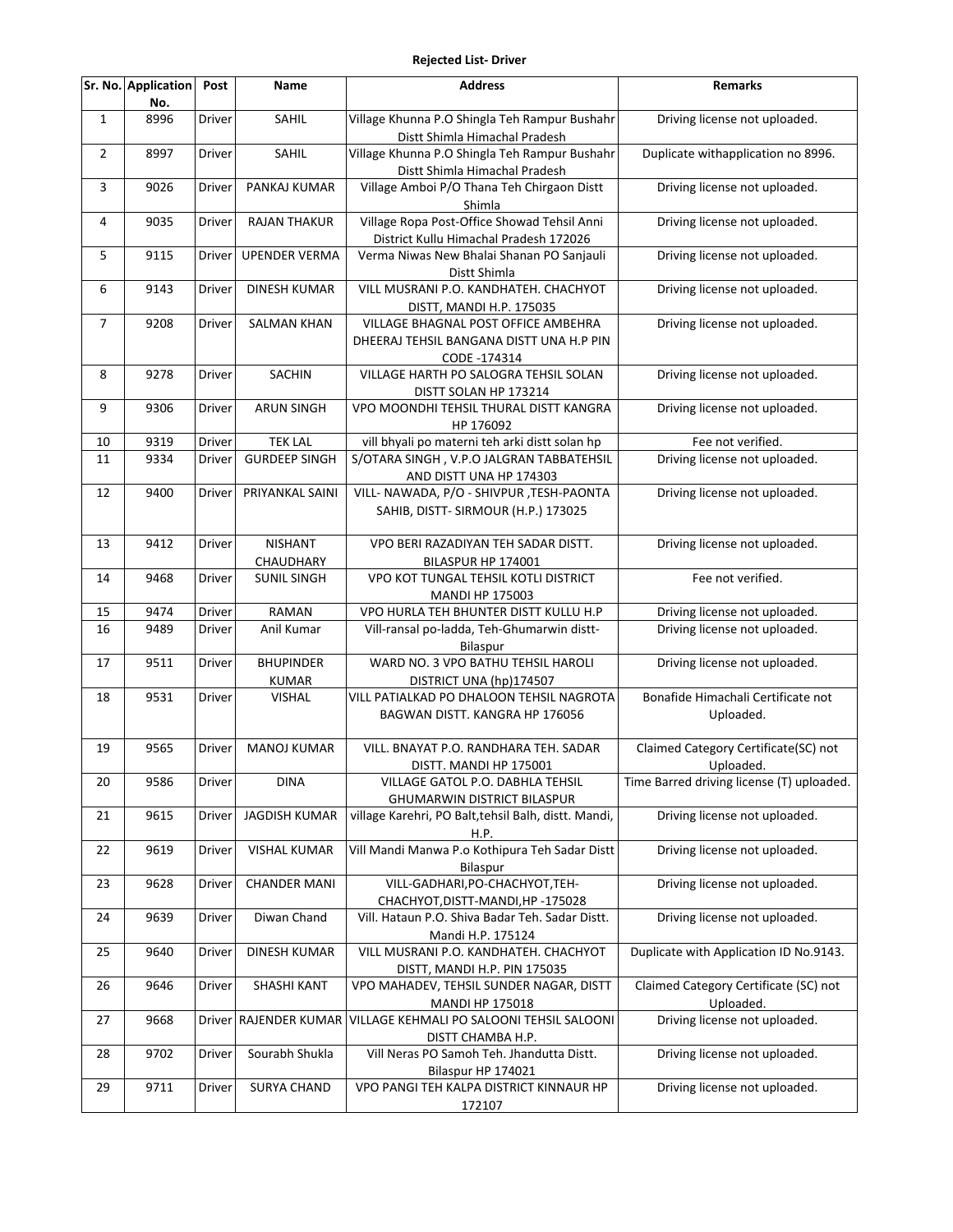| 30 | 9737  | Driver | <b>ROHIT SYAL</b>      | VILLAGE BERI PO JANGAL BERI TEHSIL                                                                                             | Driving license not uploaded.            |
|----|-------|--------|------------------------|--------------------------------------------------------------------------------------------------------------------------------|------------------------------------------|
|    |       |        |                        | SUJANPUR DISTT HAMIRPUR HP 176109                                                                                              |                                          |
| 31 | 9747  | Driver | Surjeet Sharma         | Village Thanikpura Post office Bharwain Teh<br>Amb District Una                                                                | Driving license not uploaded.            |
| 32 | 9780  | Driver | <b>UMESH KUMAR</b>     | VPO CHAMDAR TEH RAMSHAHR DISST SOLAN<br>HIMACHAL PRADESH                                                                       | Driving license not uploaded.            |
| 33 | 9781  | Driver | NITISH CHAUHAN         | Village Jamta post office Jamta Teh Nahan<br>District Sirmaur HP Pin Code 173001                                               | Duplicate withapplication no 9786.       |
| 34 | 9788  | Driver | NITISH CHAUHAN         | Village Jamta Teh Nahan District Sirmaur HP Pin<br>Code 173001                                                                 | Duplicate withapplication no 9786.       |
| 35 | 9794  | Driver | AJAY SHARMA            | Village Dalhot, Post office Halog dhami, teh &<br>distt shimla Himachal Pradesh 171103                                         | Driving license(T) vehicles notuploaded. |
| 36 | 9801  | Driver | <b>RAJ KUMAR</b>       | Village & post office- Maloh Tehsil--sunder<br>nagar.distt.Mandi Himachal Pradesh                                              | Driving license not uploaded.            |
| 37 | 9822  | Driver | Manish Kumar           | Vill. Dadour p.o Dhaban Teh. Balh Distt. Mandi<br>h.p                                                                          | Driving license not uploaded.            |
| 38 | 9825  | Driver | Manish Kumar           | Vill. Dadour p.o Dhaban Teh. Balh Distt. Mandi<br>h.p                                                                          | Duplicate withapplication no 9822.       |
| 39 | 9826  | Driver | Manish Kumar           | Vill. Dadour p.o Dhaban Teh. Balh Distt. Mandi<br>h.p                                                                          | Duplicate withapplication no 9822.       |
| 40 | 9842  | Driver | Arun kumar             | V.p.o hatwar teh ghumarwin bilaspur 174028                                                                                     | Duplicate withapplication no 10002.      |
| 41 | 9844  | Driver | <b>SUNIL KUMAR</b>     | VILL MIHARA PO MARHANA TEHSIL<br>GHUMARWIN DISTT. BILASPUR (H.P)174028                                                         | Duplicate withapplication no 10857.      |
| 42 | 9867  | Driver | Nikhil                 | Village Jalakh PO Daroh Tehsil Palampur Distt<br>Kangra HP Pin 176092                                                          | Driving license not uploaded.            |
| 43 | 9875  | Driver | SURENDER               | V.P.O - KUTEHLA TEH SHRI NAINA DEVI JI DISTT<br>BILASPUR 174011V.P.O - KUTEHLA TEH SHRI<br>NAINA DEVI JI DISTT BILASPUR 174011 | Driving license not uploaded.            |
| 44 | 9918  | Driver | <b>ROHIT SHANDIL</b>   | Village Ganoti Po MalyanaShimla -171009 hp                                                                                     | Driving license not uploaded.            |
| 45 | 9937  | Driver | PAWAN KUMAR            | JHIKALI BAROL, P.O. DARI, TEH. DHARAMSHALA,<br>DISTT. KANGRA, H.P.-176057                                                      | Driving license not uploaded.            |
| 46 | 9975  |        | Driver RAVINDER KUMAR  | Vill.Chilla, P.O. Noa, TEH. Saddar, Dist. Bilaspur<br>(174001)                                                                 | Driving license not uploaded.            |
| 47 | 9978  | Driver | NITESH KUMAR           | V.P.O. SEOH TEH DHARAMPUR DISTT MANDI HP<br>175051                                                                             | Driving license not uploaded.            |
| 48 | 10004 | Driver | Ashish                 | Village Banwi PO Chanogh Teh Distt Shimla                                                                                      | Driving license not uploaded.            |
| 49 | 10025 | Driver | Khem chand             | Village childhar p.o basantpur teh. Sunni distt.<br>Shimla 171018                                                              | Fee not verified.                        |
| 50 | 10038 | Driver | <b>AJAY KUMAR</b>      | Village-jasawas Post office -Beri DISTRICT -<br>MAHENDERGARH 123029                                                            | Driving license not uploaded.            |
| 51 | 10039 | Driver | <b>ANOOP KUMAR</b>     | VILL. BERI DROLAN, P.O. BEHANA JATTAN, TEH.<br>JHANDUTTA, DISTT. BILASPUR (HP)                                                 | Driving license not uploaded.            |
| 52 | 10051 | Driver | SURENDER               | Vpo.naina distt.kaithalteh.kaithal                                                                                             | Driving license not uploaded.            |
| 53 | 10090 | Driver | MUKESH KUMAR           | VPO HARROT TEHSIL JAISINGHPUR DISTT<br><b>KANGRA HP 176095</b>                                                                 | Driving license not uploaded.            |
| 54 | 10151 | Driver | SUNNY                  | H NO 658/19 PANCHAM NAGAR SONIPAT<br><b>HARYANA 131001</b>                                                                     | Non Himachali candidate.                 |
| 55 | 10156 |        | Driver SANDEEP KASHYAP | VPO UPPER LAMBAGAONTEH JAISINGHPUR<br>DISTT KANGRA H.P 176096                                                                  | Non Himachali candidate.                 |
| 56 | 10161 | Driver | SOMNATH                | VILAGE ARTHI P.O TEH JOGINDER NAGAR DISTT<br><b>MANDI HP 175015</b>                                                            | Driving license not uploaded.            |
| 57 | 10163 | Driver | sachin                 | vill banogpo kashlog teh arki distt solan hp<br>171102                                                                         | Driving license not uploaded.            |
| 58 | 10164 | Driver | AKAASH RANA            | KARAM CHANDVILLAGE DEYOLPUR PO<br>HARIPUR TEHSIL HARIPUR DIST KANGRA HP<br>176028                                              | Driving license not uploaded.            |
| 59 | 10222 | Driver | RAM LAL                | VILL NALOH PO PINGLA TEH SARKAGHAT DISTT<br><b>MANDI HP 175049</b>                                                             | Driving license not uploaded.            |
| 60 | 10224 | Driver | <b>SUNIL KUMAR</b>     | VILLAGE TERMEHAR POST OFFICE LOHARDI<br>TEHSIL MULTHAN DISTT KANGRA HP PIN CODE<br>175013                                      | Driving license not uploaded.            |
| 61 | 10229 | Driver | balkrishan             | vpo chowki khalet teh palampur distt kangra                                                                                    | Driving license not uploaded.            |
|    |       |        |                        |                                                                                                                                |                                          |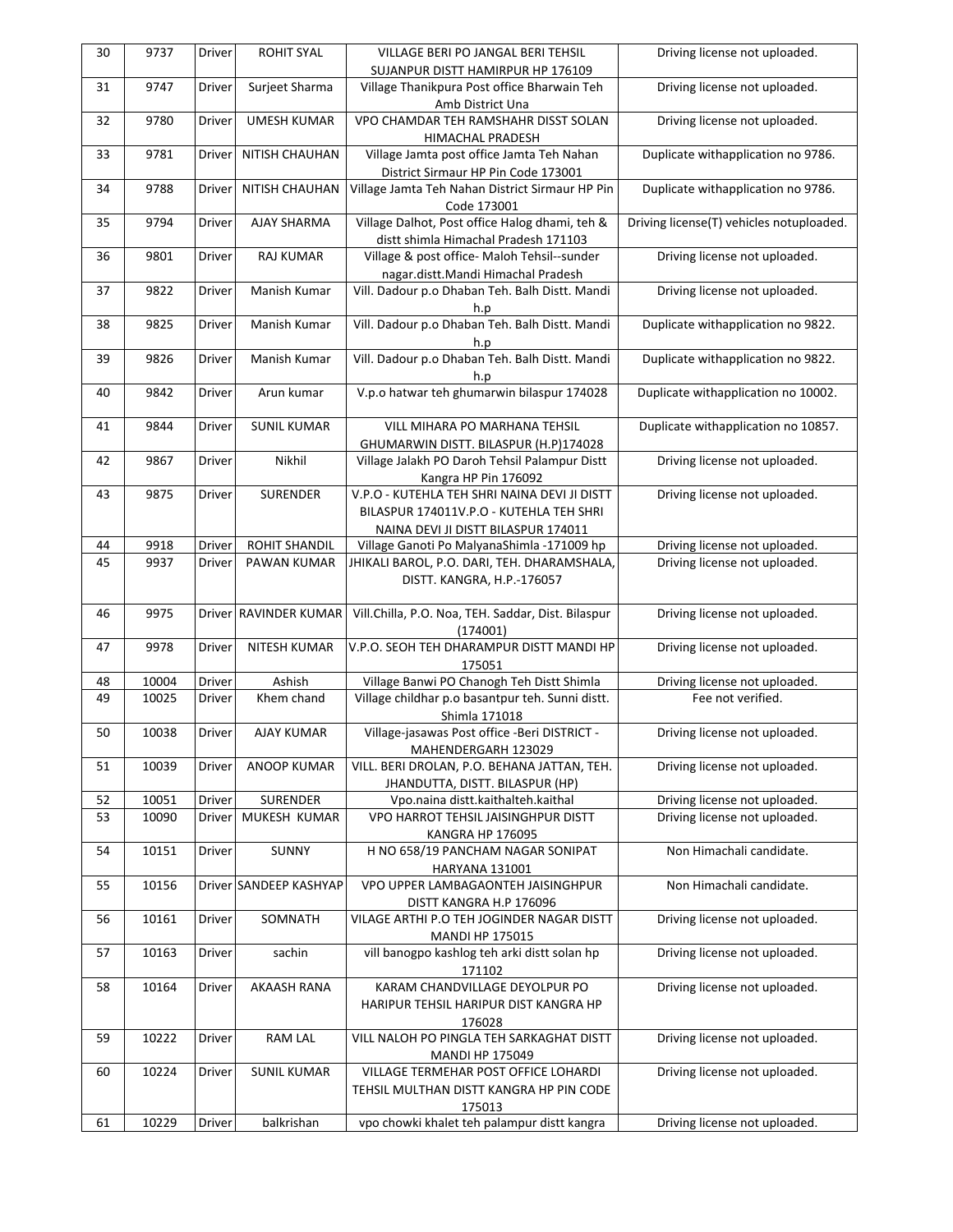| 62 | 10330 | Driver | <b>VIJAY KUMAR</b>            | VILLAGE SADHWANI POST OFFICE TIKKARI                            | Driving license not uploaded.            |
|----|-------|--------|-------------------------------|-----------------------------------------------------------------|------------------------------------------|
|    |       |        |                               | SADHWANI TEHSIL BALDWARA DISTRICT                               |                                          |
|    | 10333 |        | <b>AJAY KUMAR</b>             | MANDI (HP)175004<br>VILL MOHAR P O SUNHARA TEH FATEHPUR         | Driving license not uploaded.            |
| 63 |       | Driver |                               | DISTT KANGRA HP 176053                                          |                                          |
| 64 | 10357 | Driver | GOPAL                         | VILL BATOLI PO JUKHALA TEH SADAR DISTT                          | Driving license not uploaded.            |
|    |       |        |                               | <b>BILASPUR HP</b>                                              |                                          |
| 65 | 10360 | Driver | <b>SURESH KUMAR</b>           | VPO BHALI TEH JAWALI DISTT KANGRA HP                            | Driving license not uploaded.            |
| 66 | 10395 | Driver | <b>DINESH KUMAR</b>           | 176206<br>VILL HINGORI PO ROHAL TEHSIL CHIRGAON                 | TimeBarred driving license (T) uploaded. |
|    |       |        |                               | DISTT SHIMLA HP 171208                                          |                                          |
| 67 | 10431 | Driver | <b>RAI BAHADUR</b>            | vill magra po hathol teh nadaundistt hamirpur                   | Driving license not uploaded.            |
|    |       |        |                               | 177041 hp                                                       |                                          |
| 68 | 10460 | Driver | SUBHASH CHAND                 | VILLAGE HARKHAR PO BERI RAJAADIYA TEHSIL                        | Driving license not uploaded.            |
|    |       |        |                               | SADAR DISTT BILASPUR HP                                         |                                          |
| 69 | 10519 | Driver | <b>BHUPENDER</b>              | VILL GADHERI PO GHOOND TEH THEOG DISTT                          | Driving license not uploaded.            |
| 70 | 10524 | Driver | <b>MEHTA</b><br>MUNISH THAKUR | SHIMLA HP PIN 171220<br>VILLAGE BAG POST OFFICE DOLA KHARYANA   | Duplicate withapplication no 10640.      |
|    |       |        |                               | TEHSIL KHUNDIAN DISTT. KANGRA (H.P.)                            |                                          |
|    |       |        |                               | 176030                                                          |                                          |
| 71 | 10527 | Driver | MUNISH THAKUR                 | VILLAGE BAG POST OFFICE DOLA KHARYANA                           | Duplicate withapplication no 10640.      |
|    |       |        |                               | TEHSIL KHUNDIAN DISTT. KANGRA (H.P.)                            |                                          |
|    |       |        |                               | 176030                                                          |                                          |
| 72 | 10545 | Driver | <b>HANISH GUPTA</b>           | VPO JAMNI, TEH. SARKAGHAT, DISTT. MANDI                         | Driving license not uploaded.            |
| 73 | 10556 | Driver | <b>DEVANSH</b>                | HP (175049)<br>WARD NO. 07, GARSA ROAD PARLA BHUNTAR,           | D.O.B Proof& driving license not         |
|    |       |        |                               | PO BHUNTAR, TEHSIL BHUNTAR, DISTT. KULLU                        | uploaded.                                |
|    |       |        |                               | (H.P.)                                                          |                                          |
| 74 | 10566 | Driver | PANKAJ KUMAR                  | VILL SULYAH PO GHIARA TEH DADA SIBA HP-                         | Driving license not uploaded.            |
|    |       |        |                               | 177106                                                          |                                          |
| 75 | 10578 | Driver | JITENDER KUMAR                | VPO. KAMLEHAR TEH. PALAMPUR DISTT.                              | Driving license not uploaded.            |
| 76 | 10580 | Driver | <b>LAKSHIT THAKUR</b>         | KANGRA HP 176061<br>VILL JHARERI PO HAMIRPUR TEH AND DIST       | Driving license not uploaded.            |
|    |       |        |                               | HAMIRPUR HP 177001                                              |                                          |
| 77 | 10629 | Driver | NEERAJ KUMAR                  | VILL DIFFERPATT PO BINDRABAN TEH                                | Driving license not uploaded.            |
|    |       |        |                               | PALAMPUR DISTT KANGRA HP (176061)                               |                                          |
| 78 | 10635 | Driver | Inder dev                     | Vill babli po padwahan teh padhar distt mandi                   | D.O.B Proof & driving license not        |
|    |       |        |                               | hp 175012                                                       | uploaded.                                |
| 79 | 10651 | Driver | Rohit                         | Village Samula PO Pharer Teh Palampur Distt<br>Kangra HP 176064 | Driving license not uploaded.            |
| 80 | 10688 | Driver | sumit singh                   | #1980 sector 7c chandigarh                                      | Driving license not uploaded.            |
| 81 | 10720 | Driver | Ajay sharma                   | Vill alli po bhararighat arki solan hp pin 171102               | Driving license not uploaded.            |
|    |       |        |                               |                                                                 |                                          |
| 82 | 10723 | Driver | SURJEET SINGH                 | GANGUWALA JAMNIWALA 123 TEH-PAONTA                              | Duplicate withapplication no 13668.      |
|    |       |        |                               | SAHIB DISTT-SIRMAUR H.P 173025                                  |                                          |
| 83 | 10791 | Driver | Angrej singh                  | vpo sehwan teh shahpur distt kangra hp 176206                   | Fee not verified.                        |
| 84 | 10811 | Driver | <b>NISHANT</b>                | VILLAGE DHUGIARI PO TIARA TEH AND DISTT                         | Driving license not uploaded.            |
|    |       |        | KOUNDAL                       | KANGRA PINCODE 176214 HP                                        |                                          |
| 85 | 10821 | Driver | DEEPAK SHARMA                 | VILL SUKRI PO AMARPUR TEH GHUMARWIN                             | Driving license not uploaded.            |
|    |       |        |                               | DISTT BILASPUR HP 174021                                        |                                          |
| 86 | 10828 | Driver | <b>DINESH KUMAR</b>           | VILL KOTHI GEHRI PO GHAMBHAR KHAD TEH                           | Driving license not uploaded.            |
|    |       |        |                               | BALH REWALSAR ST DISTT MANDI HP 175023                          |                                          |
| 87 | 10840 | Driver | Sanjeev kumar                 | Village-Sargheen P.O.-Beolia Distt-Shimla Teh-                  | Driving license not uploaded.            |
|    |       |        |                               | Shimla pincode-171009                                           |                                          |
| 88 | 10843 | Driver | ROHAN KUMAR                   | WARD NO 3 RAMPUR POST OFFICE RAMPUR                             | Driving license not uploaded.            |
|    |       |        |                               | TEHSIL RAMPUR DISTT SHIMLA HP 172001                            |                                          |
| 89 | 10844 | Driver | <b>ASHOK KUMAR</b>            | VILLAGE GADAWAN PO JUNGA TEH AND DISTT.                         | TimeBarred driving license (T) uploaded. |
|    |       |        |                               | <b>SHIMLA HP 173216</b>                                         |                                          |
| 90 | 10875 | Driver | CHANDRESH<br><b>KUMAAR</b>    | Vill. Kalangar P/O Alsindi Tehsil Karsog Distt.<br>Mandi HP     | Driving license not uploaded.            |
| 91 | 10907 | Driver | <b>VIVEK SHARMA</b>           | VPO-DARLAGHAT, TEH-ARKI, DISTT-SOLAN                            | Fee not verified.                        |
|    |       |        |                               | 171102                                                          |                                          |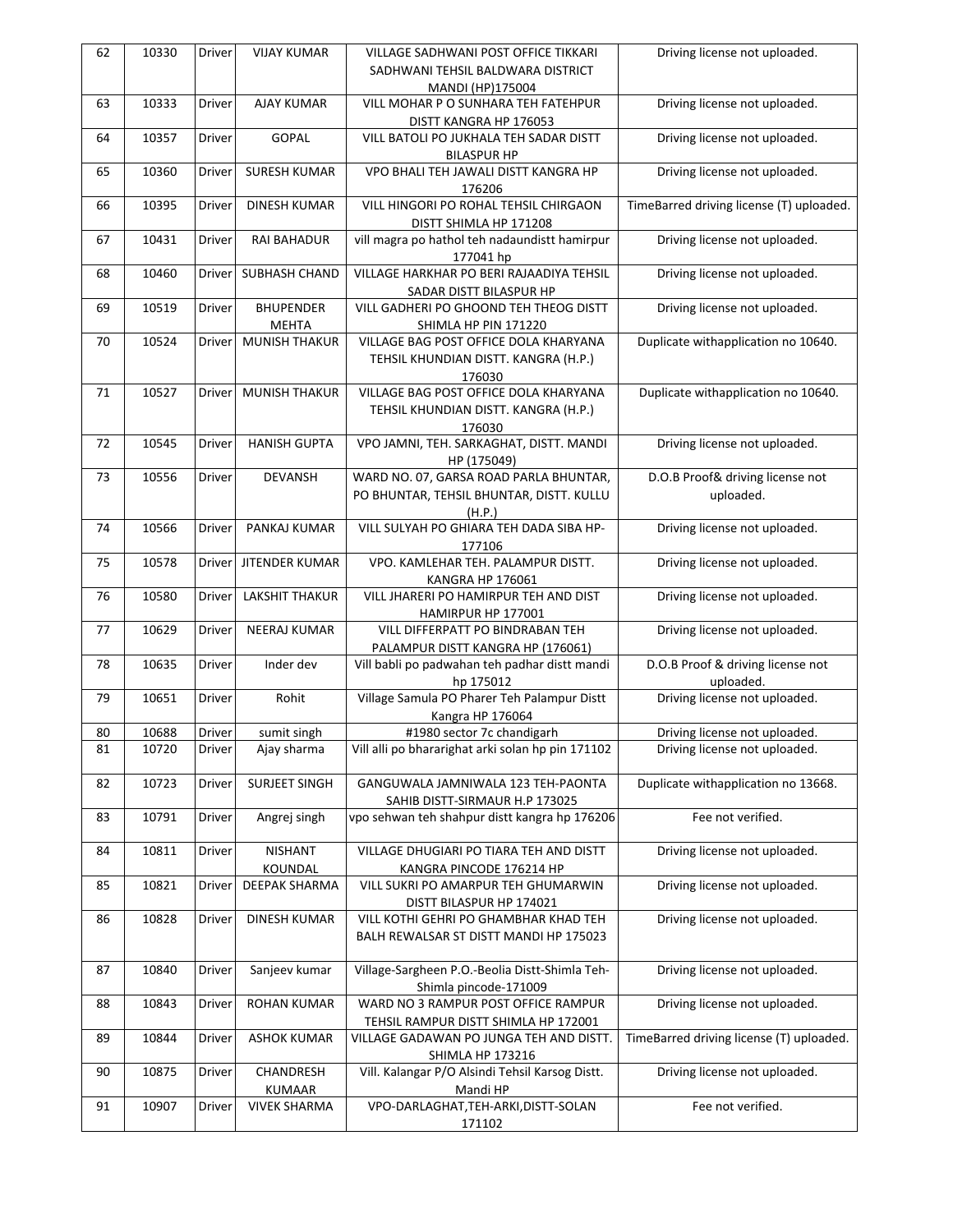| VILL LALEHAR PO KACHHIARI TEHSIL AND DISTT<br>D.O.B Proof& driving license not                                            |
|---------------------------------------------------------------------------------------------------------------------------|
| KANGRA<br>uploaded.                                                                                                       |
| D.O.B Proof& driving license not<br>VILLAGE BADRESA PO BRANG TEHSIL                                                       |
| SARKAGHAT DISTT MANDI - 175024<br>uploaded.                                                                               |
| Driving license not uploaded.<br>VILL DHAR KANSHI PO KUTEHLA TEH SHRI<br>NAINA DEVI JI DISTT BILASPUR HP 174011           |
| D.O.B proof& driving license not<br>VILL KARSHARA PO ROPA TEH PADHAR DISTT                                                |
| uploaded.<br><b>MANDI HP175012</b>                                                                                        |
| Driving license not uploaded.<br>HOUSE NO 74 WARD NO 11 SHASTRINAGAR                                                      |
| KULLU HP 175101<br>Driving license not uploaded.<br>VPO LOWER KOTLA KALAN UNA                                             |
| village thawna po kunihar tehsil arki distt solan<br>Driving license not uploaded.                                        |
| HP 173207                                                                                                                 |
| VILLAGE PANDGAL, P.O KOTHIPURA, TESHIL<br>Driving license not uploaded.                                                   |
| SADAR, DISTT. BILASPUR, HIMACHAL PRADESH -                                                                                |
| 174001                                                                                                                    |
| NEAR IPH COLONY WARD NO 5 GHUMARWIN<br>Driving license not uploaded.                                                      |
| PO AND TEHSIL GHUMARWIN DISTT BILASPUR                                                                                    |
| HP 174021<br>VPO GAWALI TEH PADHAR DISTT MANDI HP<br>Driving license not uploaded.                                        |
| 175012                                                                                                                    |
| VILL RAJA PO TRAMAT TEH JOGINDER NAGAR<br>Driving license not uploaded.                                                   |
| DISTT MANDI HP                                                                                                            |
| VILLAGE BER PO CHAMBAGHAT TEHSIL AND<br>Driving license not uploaded.                                                     |
| <b>DISTRICT SOLAN</b>                                                                                                     |
| VILL.ROURI P.O. DARLAGHAT TEH.ARKI<br>Driving license not uploaded.                                                       |
| DISTT.SOLAN H.P.                                                                                                          |
| Duplicate withapplication no 11106.<br>VILL.ROURI P.O. DARLAGHAT TEH.ARKI                                                 |
| DISTT.SOLAN H.P.                                                                                                          |
| VILL.HARIPUR PO.KUNIHAR TEH.ARKI<br>Driving license not uploaded.                                                         |
| DISTT.SOLAN HP SOLAN                                                                                                      |
| VPO BHERI TEH JAISINGHPUR DISTT KANGRA HP<br>Incomplete claim category certificate (Ex-<br>Serviceman discharge)uploaded. |
| PIN 176082<br>V.p.o lowerkoti tehsil rohru distt.shimla pin<br>Driving license not uploaded.                              |
| no.171207                                                                                                                 |
| VILL.SOGAT POST OFFICE. DANNI TEHSIL<br>Driving license not uploaded.                                                     |
| .NURPUR DISTT. KANGRA PIN CODE.                                                                                           |
| 176203(H.P)                                                                                                               |
| Vilage sanerhpo bhatian teh nalagarh disst<br>Illegible claim category certificate                                        |
| solan hp 174101<br>uploaded.                                                                                              |
| vpo sehwan teh shahpur distt kangra hp 176206<br>Duplicate withapplication no 11238.                                      |
|                                                                                                                           |
| Duplicate withapplication no 11258.<br>VILL KHALYANA PO SHALAGHAT TEH ARKI DISTT                                          |
| <b>SOLAN HP 173208</b>                                                                                                    |
| Driving license not uploaded.<br>WARD NO 8 VPO SUJANPUR TEH SUJANPUR                                                      |
| TIHRA DISTT HAMIRPUR HP 176110<br>D.O.B Proof& driving license not<br>MOHALLA CHOWGAN TEHSIL AND DISTT                    |
| uploaded.<br>CHAMBAHIMACHAL PRRADESH                                                                                      |
| Driving license (T) vehicles not uploaded.<br>CHANDAN NIWAS NEAR GOVT SCHOOL VPO                                          |
| GHANAHATTI TEH AND DISTT SHIMLA HP                                                                                        |
| Driving license not uploaded.<br>Vill. Bhanjal Upper, P.O. Sunkali, Teh. Amb,                                             |
| Distt. Una (H.P.) Pincode- 177219                                                                                         |
| VPO LAKHANPUR, WARD NO.11, TEHSIL.<br>Driving license not uploaded.                                                       |
| SADAR, DISTT. BILASPUR, H.P. PIN-174001                                                                                   |
| Driving license not uploaded.<br>VILL BAGHED PO MANGNOTI TEH BARSAR                                                       |
| DISTT HAMIRPUR HP 176040                                                                                                  |
| Driving license not uploaded.<br>VPORAMPUR KEONTHALVIA TOTUTEHSIL AND                                                     |
| DISTRICTSHIMLA HIMACHAL PRADESHPIN                                                                                        |
| 171011<br>Vill. Mohari P.O. Alathu Teh. Balh Distt. Mandi<br>Driving license not uploaded.                                |
|                                                                                                                           |
|                                                                                                                           |
| Himachal Pradesh Pin 175001<br>VILLAGE BABHORI PO PATTA MEHLOG TEHSIL<br>Driving license not uploaded.                    |
|                                                                                                                           |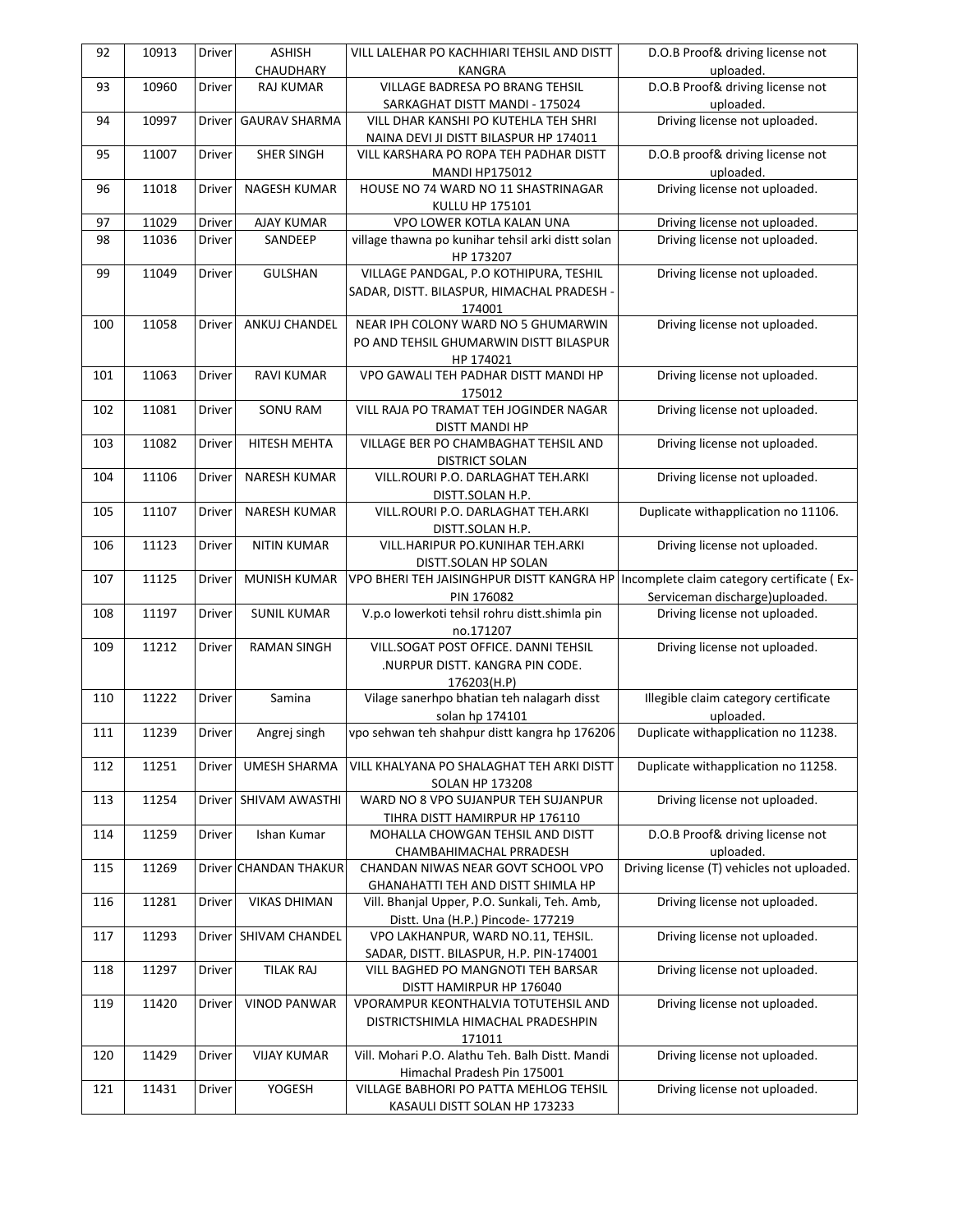| 122 | 11453 | Driver        | <b>ANIL KUMAR</b>      | village rani sidhpur po bindraban tehsil           | Overage.                            |
|-----|-------|---------------|------------------------|----------------------------------------------------|-------------------------------------|
|     |       |               |                        | palampur distt kangra-176061                       |                                     |
| 123 | 11457 | <b>Driver</b> | PARVEEN KUMAR          | V.P.O.-Bhagotla Tehsil-Palampur Distt.-Kangra      | Driving license of (T) vehicles not |
|     |       |               |                        | Pin code-176059                                    | uploaded.                           |
| 124 | 11461 | Driver        | <b>ROHIT KUMAR</b>     | Vill Matehar po pathiar teh nagrota bagwan         | D.O.B Proof& driving license not    |
|     |       |               | DHIMAN                 | distt. Kangra hp                                   | uploaded.                           |
| 125 | 11473 | Driver        | PREM CHAND             | Village taraur p.o. segli teh. Chachyot distt.     | Duplicate withapplication no 15622. |
|     |       |               |                        | Mandi H.P. 175029                                  |                                     |
| 126 | 11479 | Driver        | Chakit                 | Jaidhar                                            | Fee not verified.                   |
| 127 | 11491 | Driver        | <b>DEEPAK KUMAR</b>    | DEEPAKKUMAR S/O SHRI THAKUR DASS VPO               | Driving license not uploaded.       |
|     |       |               |                        | DARI TEH DHARAMSHALA DISTT KANGRA HP               |                                     |
|     |       |               |                        | PIN NO 176057                                      |                                     |
| 128 | 11552 | Driver        | Anil Kumar             | Vill-ransal po-ladda, Teh-Ghumarwin distt-         | Duplicate withapplication no 9489.  |
|     |       |               |                        | Bilaspur                                           |                                     |
| 129 | 11561 | Driver        | <b>RAMAN THAKUR</b>    | VILLAGE LAYAN PO JAUNAJI TEHSIL AND                | Driving license not uploaded.       |
|     |       |               |                        | <b>DISTRICT SOLAN</b>                              |                                     |
| 130 | 11583 | Driver        | <b>ANIL KUMAR</b>      | VILL KHARSI PO SAI KHARSI TEH SADAR DISTT          | Driving license not uploaded.       |
|     |       |               |                        | BILASPUR H.P. 174001                               |                                     |
| 131 | 11595 |               | Driver MUKESH KASHYAP  | Village Chandel Post Office Basantpur Tehsil       | Driving license not uploaded.       |
|     |       |               |                        | Sunni District Shimla PIN CODE171018               |                                     |
| 132 | 11638 | Driver        | <b>VIKAS KAUSHAL</b>   | Vill. Hatnala(Batahan) PO Thural Teh. Thural       | Driving license not uploaded.       |
|     |       |               |                        | Distt. Kangra H.P. PIN 176107                      |                                     |
| 133 | 11654 | Driver        | Padam Dev              | Vill Jaghoon PO Kunhar Teh Arki Distt Solan HP     | Driving license not uploaded.       |
|     |       |               |                        | 173221                                             |                                     |
| 134 | 11665 |               | Driver DEVENDER KUMAR  | VILLAGE DHARDI NANDHO PO JABLI TEHSIL              | D.O.B proof and driving license not |
|     |       |               |                        | KASAULI DISTT SOLAN HP 173209                      | uploaded.                           |
| 135 | 11666 | Driver        | <b>PYARE LAL</b>       | VILLAGE PARNALI, P.O BANDLA TESHIL SADAR,          | Driving license not uploaded.       |
|     |       |               |                        | DISTT, BILASPUR -174001                            |                                     |
| 136 | 11667 | Driver        | <b>DESH RAJ</b>        | VPO, Kathyaun, Teh, Balh, Mandi, H.P 175036        | Driving license not uploaded.       |
|     |       |               |                        |                                                    |                                     |
| 137 | 11696 | Driver        | <b>ANIL KUMAR</b>      | VILL BHARERI PO TALYANA TEH GHUMARWIN              | Duplicate withapplication no 11692. |
|     |       |               |                        | DT BILASPUR HP 174026                              |                                     |
| 138 | 11697 | Driver        | SURESH KUMAR           | VILLAGE BAROTI POST OFFICE GANGLOH TEHSIL          | Driving license not uploaded.       |
|     |       |               |                        | JHANDUTTA DISTT. BILASPUR - 174030                 |                                     |
|     |       |               |                        |                                                    |                                     |
| 139 | 11698 | Driver        | Atul chandel           | Village kalyare po Gehrwin Tehsil Jhandutta        | Driving license not uploaded.       |
|     |       |               |                        | Distt.Bilaspur pin 174034                          |                                     |
| 140 | 11722 | Driver        | Vivek Panta            | VPO Sarain Tehsil Copal Distt Shimla Himachal      | Driving license not uploaded.       |
|     |       |               |                        | Pradesh 171211                                     |                                     |
| 141 | 11726 | Driver        | <b>NARENDRA</b>        | VILLAGE-AADSAR, TEH-SRI                            | Driving license not uploaded.       |
|     |       |               | SARSWAT                | DUNGARGARH, BIKANER                                |                                     |
| 142 | 11783 | Driver        | KULDEEP SINGH          | KHARINDWA                                          | Driving license not uploaded.       |
| 143 | 11901 | Driver        | <b>Balvinder Singh</b> | Village Bainkuan P.O. Jamniwala Tehsil Paonta      | Duplicate withapplication no 11903. |
|     |       |               |                        | Sahib 173025 District Sirmour                      |                                     |
| 144 | 11926 | <b>Driver</b> | <b>AKBAR MEHTA</b>     | VILLAGE NAWAN PO BARACH TEH NANKHARI               | Duplicate withapplication no 12598. |
|     |       |               |                        | DISTT SHIMLA HP 172001                             |                                     |
| 145 | 11983 | Driver        | Manoj Kumar            | Village Tandli PO Rajera Tehsil and Distt          | Driving license not uploaded.       |
|     |       |               |                        | Chamba HP 176310                                   |                                     |
| 146 | 12099 | Driver        | Ankit Kumar            | Village Barasamaspur Post takhawan jalesar         | Non Himachali candidate.            |
|     |       |               |                        | Etah                                               |                                     |
| 147 | 12108 |               | Driver SURENDER KUMAR  | VPO RARANG TEH MOORANG DISTTKINNAUR                | Driving license not uploaded.       |
|     |       |               |                        | H.P 172116                                         |                                     |
| 148 | 12119 | Driver        | <b>KUSHAL SHANDIL</b>  | VILL NAI PO ANANDPUR TEH DISTT SHIMLA HP           | Driving license not uploaded.       |
|     |       |               |                        | 171219                                             |                                     |
| 149 | 12120 | Driver        | RAJ KUMAR              | Village Darni ka Bagicha Bye Pass Road Lal Pani    | Driving license not uploaded.       |
|     |       |               |                        | Shimla HP                                          |                                     |
| 150 | 12139 | Driver        | RAJNEESH               | VILLAGE GADAWAN, PO. & SUB TEHSIL JUNGA,           | Driving license not uploaded.       |
|     |       |               |                        | DISTT.SHIMLAJUNGA, HIMACHAL PRADESH PIN-           |                                     |
|     |       |               |                        | 171218                                             |                                     |
| 151 | 12148 | Driver        | DHIRAJ KUMAR           | V.P.O-KOTRI- BIAS TEH-PAONTA-SAHIB DISTT-          | D.O.B Proof& driving license not    |
|     |       |               |                        | SIRMOUR PIN-173021                                 | uploaded.                           |
| 152 | 12186 | Driver        | ankush panwar          | village lettar chwli POjaihar tehsil-pachhad distt | Driving license not uploaded.       |
|     |       |               |                        | sirmaur hp 173024                                  |                                     |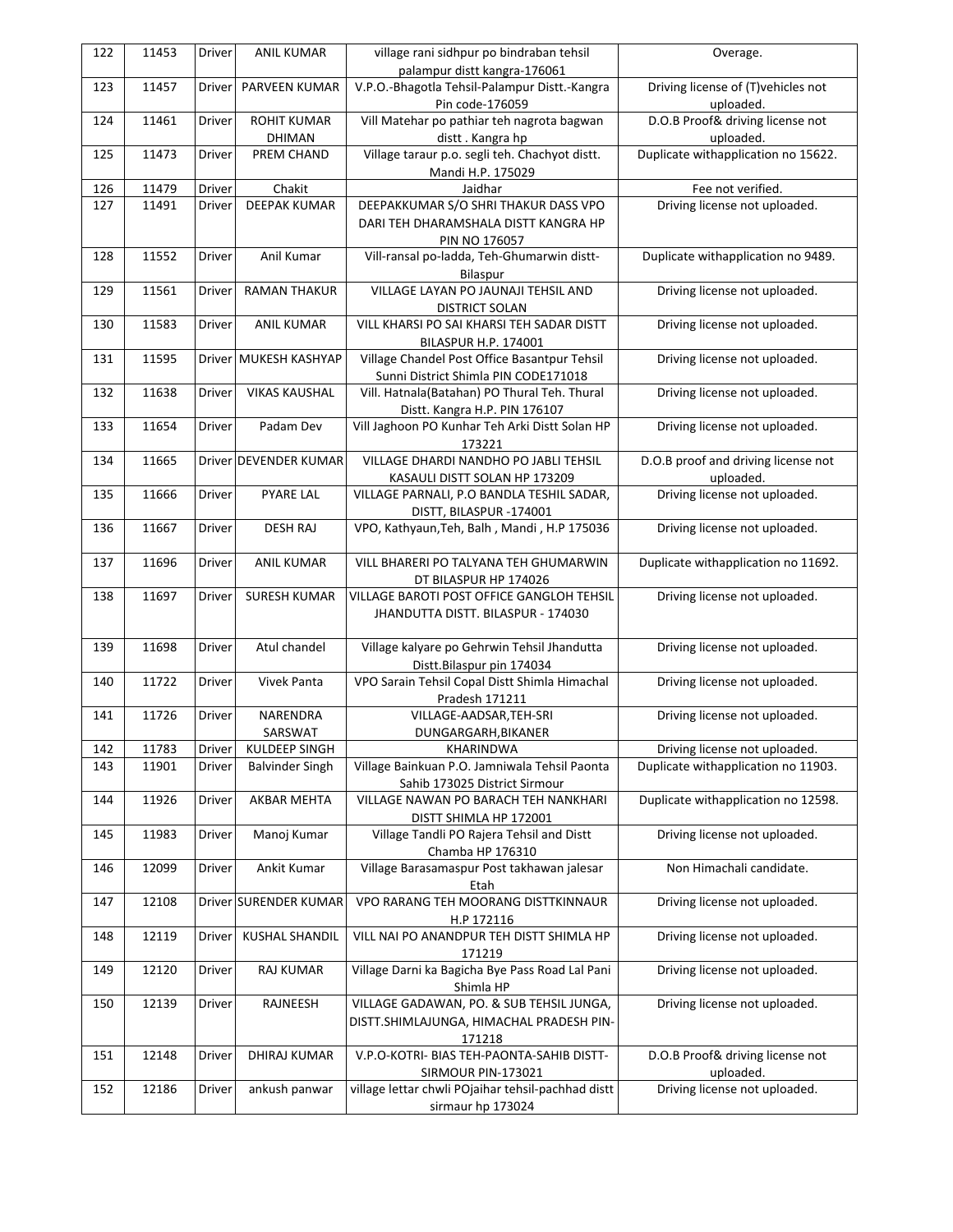| 153 | 12190 | Driver        | <b>AJAY KUMAR</b>     | VILLAGE SUJA PO BIR TEHSIL BAIJNATH DISTT                                | Driving license not uploaded.                      |
|-----|-------|---------------|-----------------------|--------------------------------------------------------------------------|----------------------------------------------------|
|     | 12236 |               | <b>VISHAL</b>         | KANGRA HP PIN 176077<br>VPO NAGANPATT TEH DHARAMSHALA DISTT              |                                                    |
| 154 |       | Driver        |                       | KANGRA HP 176209                                                         | Driving license not uploaded.                      |
| 155 | 12237 | Driver        | RINKU                 | VILL JAKHLER PO HARIPUR TEH HARIPUR DISTT                                | Driving license not uploaded.                      |
| 156 | 12251 | Driver        | CHANDRA               | KANGRA HP 176028<br>Chhatri bazar bhure baba ke mandir ke pass           | Non Himachali candidate.                           |
|     |       |               | SHEKHAR               | lashkar gwalior madhya pradesh pin 474001                                |                                                    |
|     |       |               | <b>KUSHWAH</b>        |                                                                          |                                                    |
| 157 | 12289 | Driver        | NEERAJ KUMAR          | VILLAGE KOTHI PO DEOTHITEHSIL AND DISTT                                  | Driving license not uploaded.                      |
|     |       |               |                       | SOLAN 173211                                                             |                                                    |
| 158 | 12350 | <b>Driver</b> | <b>JAI PRAKASH</b>    | V.P.O MUNISH BAHAL;I TEH RAMPUR DISTT                                    | D.O.B Proof& driving license not                   |
|     |       |               |                       | SHIMLA H.P PIN 172022                                                    | uploaded.                                          |
| 159 | 12372 | Driver        | SANJAY KUMAR          | VILLAGE DEHNA P.O CHEOG TEHSIL THEOG                                     | Driving license not uploaded.                      |
|     |       |               |                       | DISTRICT SHIMLA 171209                                                   |                                                    |
| 160 | 12384 | Driver        | <b>GOPAL CHAND</b>    | VILL SWAG PO GHANAGUGHAT TEH ARKI DISTT                                  | Driving license(T) not uploaded.                   |
|     |       |               |                       | SOLAN H.P. 171102                                                        |                                                    |
| 161 | 12397 | Driver        | Rakesh Kumar          | Village Dhobkhal, Post office Pathiar,                                   | Driving license not uploaded.                      |
|     |       |               |                       | NagrotaBagwan kangra 176047                                              |                                                    |
| 162 | 12580 | Driver        | Ajay Kumar            | Vpo garsa tehsil bhuntar district kullu                                  | Driving license not uploaded.                      |
| 163 | 12603 | Driver        | Virender kumar        | Village-jahoodeem, p.o.-jahoo, tehsil-nankhari,                          | Duplicate withapplication no 12602.                |
| 164 | 12636 | Driver        | <b>ANIL KUMAR</b>     | district-shimla, pin-171213<br>VILL KHARSI PO SAI KHARSI TEH SADAR DISTT | Duplicate withapplication no 11583.                |
|     |       |               |                       | <b>BILASPUR H.P. 174001</b>                                              |                                                    |
| 165 | 12683 | Driver        | <b>VISHAL SHARMA</b>  | VILLAGE MANJGRAN POST OFFICE DRAMMAN                                     | Driving license not uploaded.                      |
|     |       |               |                       | TEHSIL SHAHPUR DISTRICT KANGRA 176206                                    |                                                    |
|     |       |               |                       |                                                                          |                                                    |
| 166 | 12723 | Driver        | <b>VIKAS NEGI</b>     | VILLAGE KAFOUR PO CHAURATEHSIL NICHAR                                    | Driving license not uploaded.                      |
|     |       |               |                       | DISTT KINNAUR HP                                                         |                                                    |
| 167 | 12735 | Driver        | <b>GAURAV</b>         | VILL DALAHAN PO JAIHARTEH PACHHADDISTT                                   | Driving license not uploaded.                      |
|     |       |               | CHAUHAN               | SIRMOURH.P 173024                                                        |                                                    |
| 168 | 12737 | Driver        | <b>ADITYA</b>         | VPO SURLA TEHSIL NAHAN DISTT SIRMAUR HP                                  | Driving license not uploaded.                      |
|     |       |               |                       | 173001                                                                   |                                                    |
| 169 | 12747 | Driver        | <b>DEEPAK</b>         | VILLAGE KOKHRI P.O. MANJYAT TEHSIL ARKI                                  | Driving license not uploaded.                      |
|     |       |               |                       | DISTT SOLAN H.P. 173208                                                  |                                                    |
| 170 | 12754 | Driver        | <b>RAKSHIT THAKUR</b> | VILLAGE MANGHER PO BHAWARNA TEH                                          | Driving license not uploaded.                      |
|     |       |               |                       | PALAMPUR DISTT KANGRA HP PIN CODE                                        |                                                    |
|     |       |               |                       | 176083                                                                   |                                                    |
| 171 | 12763 | Driver        | Ravi Kant Kesta       | VPO- Kaina Tehsil Jubbal Distt Shimla H.P                                | Driving license(T) not uploaded.                   |
| 172 | 12766 | Driver        | <b>AJAY KUMAR</b>     | 171205<br>VPO MARANDA TEH PALAMPUR DISTT KANGRA                          | Driving license not uploaded.                      |
|     |       |               |                       | HP                                                                       |                                                    |
| 173 | 12805 | Driver        | <b>KISHOR</b>         | VILL SANANA PO AND TEH KARSOG DISTT                                      | D.O.B Proof & driving license not                  |
|     |       |               |                       | MANDI HP 175011                                                          | uploaded.                                          |
| 174 | 12817 | Driver        | AMAN                  | VILL DHANGU PO RATTI TEH BALH DISTT MANDI                                | Driving license(T) not uploaded.                   |
|     |       |               |                       | HP 175008                                                                |                                                    |
| 175 | 12836 | Driver        | SHYAMLAL              | VILL MALAUN KHAS PO KOHU TEH RAMSHEHAR                                   | Driving license not uploaded.                      |
|     |       |               |                       | <b>DISTT SOLAN</b>                                                       |                                                    |
| 176 | 12862 | Driver        | AADITYA DULTA         | Vill rohtan po mandal Tehsil jubbal district                             | Driving license not uploaded.                      |
|     |       |               |                       | Shimla HP                                                                |                                                    |
| 177 | 12878 | Driver        | <b>KAPIL MOHAN</b>    | VILL. ANJI, P.O. JANEDGHAT, TEHSIL                                       | Driving license not uploaded.                      |
|     |       |               |                       | KANDAGHAT, DISTT. SOLAN, H.P. PIN: 173217                                |                                                    |
|     |       |               |                       |                                                                          |                                                    |
| 178 | 12904 | Driver        | <b>SACHIN GUPTA</b>   | V.P.O NAVGAON TEH. ARKI DISTT. SOLAN                                     | Driving license(T) not uploaded.                   |
| 179 | 12954 | Driver        | <b>VINAY KUMAR</b>    | VILLAGE AND PO MANGLA TEHSIL AND DISTT<br>CHAMBA HP 176314               | Claimed Category Certificate(OBC) not<br>Uploaded. |
| 180 | 12959 | Driver        | <b>AMAR SINGH</b>     | VILL. BAHWA (DAN)P.O. GOHAR TEH.                                         | Driving license not uploaded.                      |
|     |       |               |                       | CHACHYOT DISTT. MANDI HP 175029                                          |                                                    |
| 181 | 12992 | Driver        | Bhuvneshwar           | Village Badash AGPO Shimla, Shimla (Rural) H.P.                          | Driving license not uploaded.                      |
|     |       |               |                       |                                                                          |                                                    |
| 182 | 12996 | Driver        | <b>RAJAT SINGH</b>    | VILLAGE KUSWAR P.O. MASIYANA TEHSIL DISTT                                | Driving license not uploaded.                      |
|     |       |               | <b>BHARTI</b>         | HAMIRPUR H.P. PIN-177001                                                 |                                                    |
| 183 | 13075 | Driver        | <b>RATTAN LAL</b>     | VILL. MANLOG BADOG P.O. HANUMAN BADOG                                    | D.O.B proof and driving license not                |
|     |       |               | SHARMA                | TEH. ARKI DISTT. SOLAN HP 171102                                         | uploaded.                                          |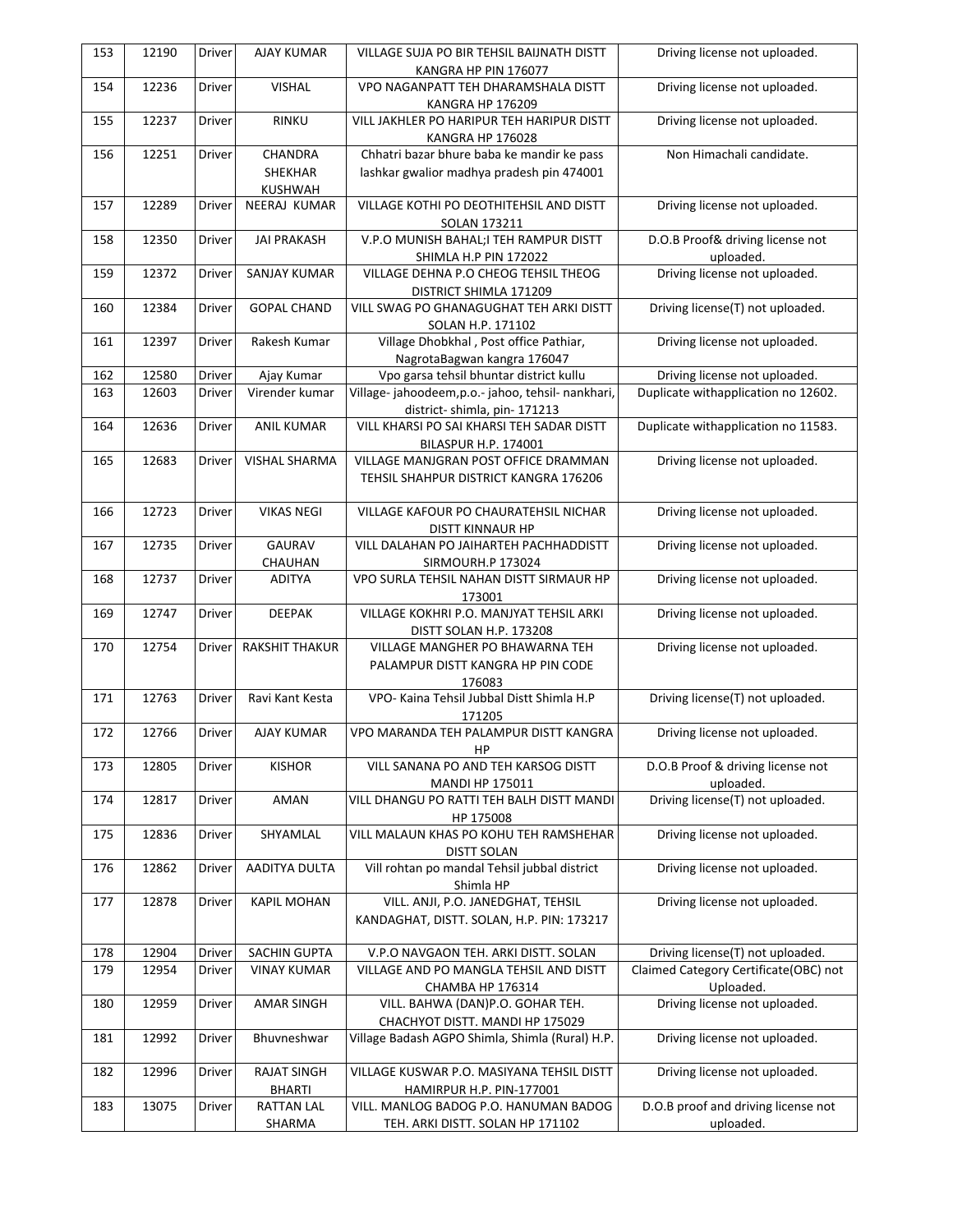| 184 | 13110 | Driver        | <b>VINESH KUMAR</b>   | VILL LATWALA PO BAGORA TEH PALAMPUR<br>DISTT KANGRA HP                | Driving license not uploaded.            |
|-----|-------|---------------|-----------------------|-----------------------------------------------------------------------|------------------------------------------|
| 185 | 13112 | Driver        | <b>DEEPAK SHARMA</b>  | S/0 BIHARI LAL SHARMA VILLAGE PARSA                                   | Driving license not uploaded.            |
|     |       |               |                       | (GWALI) TEHSIL ROHRU POST OFFICE                                      |                                          |
|     |       |               |                       | LOWERKOTIDISTRICT SHIMLA HIMACHAL                                     |                                          |
|     |       |               |                       | PRADESH                                                               |                                          |
| 186 | 13140 | Driver        | <b>DHARWINDER</b>     | VILLAGE KURANWALA POST OFFICE MANDHALA                                | Driving license not uploaded.            |
|     |       |               |                       | TEHSIL BADDI DISTRICT SOLAN (HP) 174103                               |                                          |
| 187 | 13159 | Driver        | <b>SANJAY KUMAR</b>   | VPO DEHAN TEH PALAMPUR DISTT KANGRA HP                                | Duplicate withapplication no 13158.      |
|     |       |               |                       | PIN 176102                                                            |                                          |
| 188 | 13169 | Driver        | <b>VINOD KUMAR</b>    | VILL KATHLA PO SWARGHAT TEH SHRI NAINA                                | Driving license not uploaded.            |
|     |       |               |                       | DEVI JI DISTT BILASPUR HP PIN 174011                                  |                                          |
| 189 | 13204 | Driver        | Ranjeet Singh         | VPO Hatwar Teh Ghumarwin Distt Bilaspur Pin-                          | Driving license not uploaded.            |
|     |       |               |                       | 174028                                                                |                                          |
| 190 | 13206 | Driver        | MOHAMMAD              | VILLAGE JAMAN KWALI PO RAJPUR JASWAN                                  | Driving license not uploaded.            |
|     |       |               | SALIM                 | TEHSIL AMB DISTT UNA                                                  |                                          |
| 191 | 13215 | Driver        | <b>VINOD KUMAR</b>    | VILL. KANIARA P/O PATTA BRAWARI TEH &                                 | Driving license not uploaded.            |
| 192 | 13230 | Driver        | PRAKASH CHAND         | DISTT.SOLAN HP 173207<br>Vill. Gajnoha P.O. Randhara Teh. Balh Distt. | Driving license not uploaded.            |
|     |       |               |                       | Mandi 175001(H.P.)                                                    |                                          |
| 193 | 13231 | Driver        | PRAKASH CHAND         | Vill. Gajnoha P.O. Randhara Teh. Balh Distt.                          | Duplicate withapplication no 13230.      |
|     |       |               |                       | Mandi 175001(H.P.)                                                    |                                          |
| 194 | 13297 | Driver        | <b>AMAN KUMAR</b>     | VPO.BHATOLI PHAKORIYAN TEH.DEHRA                                      | Driving license not uploaded.            |
|     |       |               |                       | DISTT.KANGRA H.P                                                      |                                          |
| 195 | 13321 | Driver        | <b>MADAN SINGH</b>    | VILLAGE DHAGANA, PO CHAKLI, TEHSIL                                    | Duplicate withapplication no 13405.      |
|     |       |               |                       | NAHAN, DISTRICT SIRMOUR (HP)173001                                    |                                          |
| 196 | 13324 | Driver        | DHEERAJ NATH          | VILLAGE SHALIMAR PO RAJPURA TEHSIL AND                                | Driving license not uploaded.            |
| 197 | 13332 |               | Driver SHUBHAM KUMAR  | DISTT CHAMBA HP<br>VPO RAJPURA TEHSIL AND DISTT CHAMBA HP-            | Driving license not uploaded.            |
|     |       |               |                       | 176310                                                                |                                          |
| 198 | 13335 | Driver        | <b>DESH RAJ</b>       | Vill Talsari Po Kallar Teh Sadar Distt Bilaspur HP                    | Driving license not uploaded.            |
|     |       |               |                       |                                                                       |                                          |
| 199 | 13341 | Driver        | <b>DAVINDER SAINI</b> | VPO RAJPURA TEHSIL NALAGARH DISTT SOLAN                               | Driving license not uploaded.            |
|     |       |               |                       | (HP) 174101                                                           |                                          |
| 200 | 13349 | Driver        | <b>MANOJ KUMAR</b>    | VILLAGE DEVDHAR PO TALYAHAR TEH SADAR<br>DISTT MANDI HP PIN 175001    | Driving license not uploaded.            |
| 201 | 13405 | Driver        | <b>MADAN SINGH</b>    | VILL DHAGANA, PO CHAKLI, TEHSIL NAHAN,                                | Fee not verified.                        |
|     |       |               |                       | DISTRICT SIRMOUR (HP)173001                                           |                                          |
| 202 | 13409 | Driver        | <b>MADAN SINGH</b>    | VILL DHAGANA, PO CHAKLI, TEHSIL NAHAN,                                | Duplicate withapplication no 13405.      |
|     |       |               |                       | DISTRICT SIRMOUR (HP) 173001                                          |                                          |
| 203 | 13415 | Driver        | AMAN PARMAR           | VILLAGE LANJOT POST OFFICE BASNOOR TEHSIL                             | Driving license not uploaded.            |
|     |       |               |                       | SHAHPUR DISTT KANGRA HP 176208                                        |                                          |
| 204 | 13435 | Driver        | Rajnish kumar         | Vpo GangathTeh IndoraDistt Kangra                                     | Duplicate withapplication no 13416.      |
| 205 | 13451 | Driver        | <b>MOHAN SINGH</b>    | VILL KHARLA PO DHARARA TEH ROHRU DISTT                                | Driving license not uploaded.            |
| 206 | 13464 | Driver        | <b>MOHENDER</b>       | SHIMLA H.P 171203<br>VILLAGE TUMAN, PO GOWALPUR,                      | TimeBarred driving license (T) uploaded. |
|     |       |               | <b>KUMAR SHARMA</b>   |                                                                       |                                          |
| 207 | 13474 | Driver        | MOHAN SINGH           | VILL KHARLA PO DHARARA TEH TIKKAR DISTT                               | Duplicate withapplication no 13451.      |
|     |       |               |                       | <b>SHIMLA HP 171203</b>                                               |                                          |
| 208 | 13482 | Driver        | <b>JITENDER</b>       | VILL GALOG PO BATHALANG TEH ARKI DISTT                                | Driving license not uploaded.            |
|     |       |               |                       | SOLAN 173207                                                          |                                          |
| 209 | 13484 | <b>Driver</b> | <b>JITENDER</b>       | VILL GALOG PO BATHALANG TEH ARKI DISTT                                | Duplicate withapplication no 13482.      |
| 210 | 13492 | Driver        | <b>AJAY SINGH</b>     | <b>SOLAN HP 173207</b><br>VILL. KHOUR, P/O. KHOUR, TEH. KHOUR, DISTT. | Non Himachali candidate.                 |
|     |       |               |                       | JAMMU                                                                 |                                          |
| 211 | 13499 | Driver        | <b>CHHOTA RAM</b>     | VILLAGE KAROH POST OFFICE JADDU TEHSIL                                | Driving license(T) not uploaded.         |
|     |       |               |                       | JHANDUTTA DISTRICT BILASPUR HP 174030                                 |                                          |
| 212 | 13504 | Driver        | <b>ASHISH KUMAR</b>   | VILL MANWA PO RAGHUNATHPURA TEH SADAR                                 | Driving license not uploaded.            |
|     |       |               |                       | DISTT BILASPUR HP 174005                                              |                                          |
| 213 | 13515 | Driver        | <b>ASHUTOSH</b>       | WARD NO11 NEAR EDUCATION BOARD                                        | Driving license not uploaded.            |
|     |       |               |                       | JAWAHAR NAGAR DHARAMSHALAHIMACHAL                                     |                                          |
|     |       |               |                       | <b>PRADESH 176215</b>                                                 |                                          |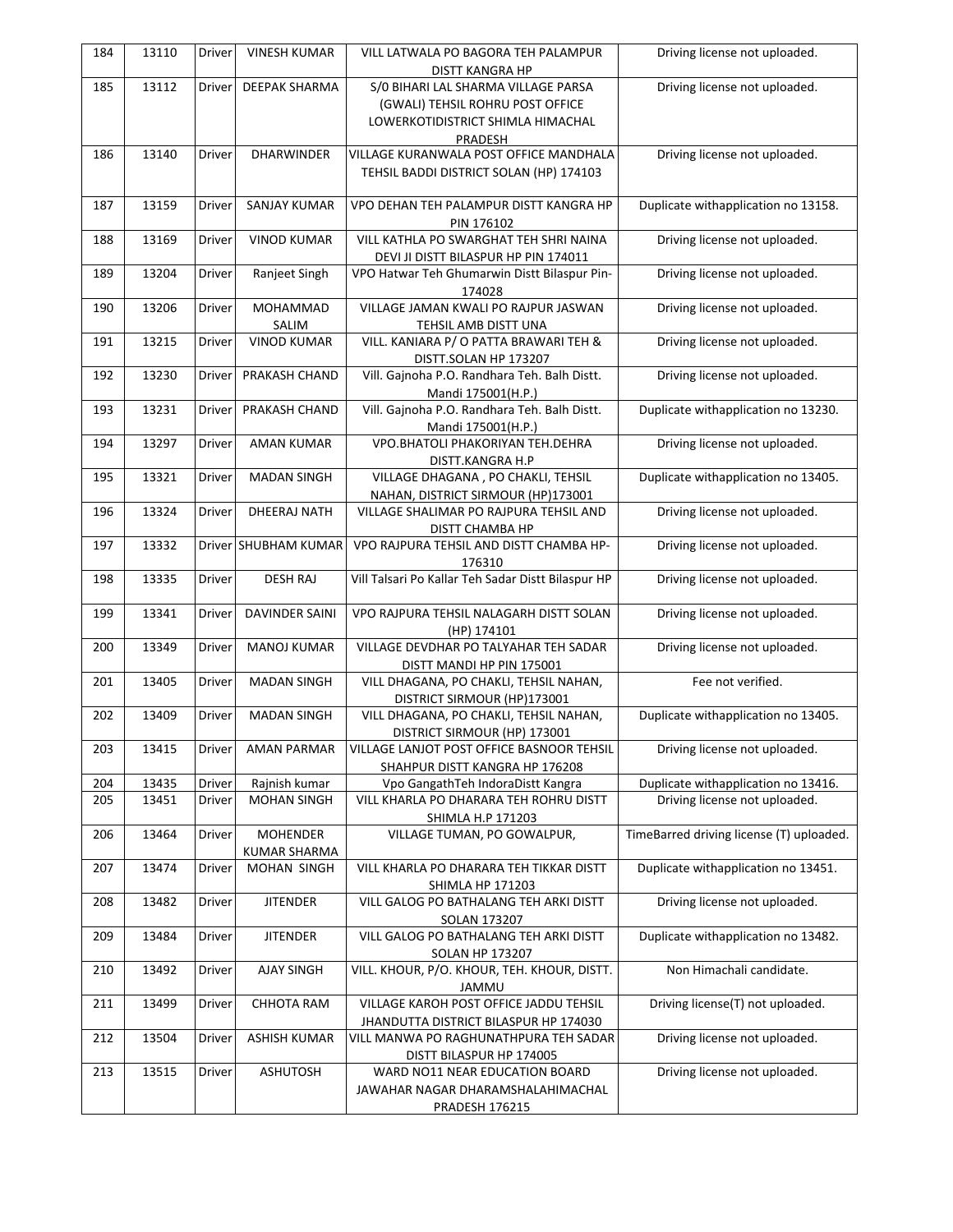| 214 | 13523 | Driver        | <b>BHUPENDER</b>               | VILL PRAHANI (285)TEH SHIMLA DISTT                                 | Driving license not uploaded.         |
|-----|-------|---------------|--------------------------------|--------------------------------------------------------------------|---------------------------------------|
| 215 | 13623 | Driver        | <b>DHIMAN</b><br>YOGESH SHARMA | SHIMLAHP 171007<br>VILLAGE CHAREW PO TIMBI TEH KAMRAU DIST         | Driving license not uploaded.         |
|     |       |               |                                | SIRMAUR HP 173029                                                  |                                       |
| 216 | 13655 | Driver        | PARALHD SINGH                  | VPO HATLI JAMWALAN, TEHSIL NURPUR, DISTT                           | Bonafide Himachali Certificate not    |
|     |       |               | JAMWAL                         | KANGRA, HIMACHAL PRADESH, 176200                                   | Uploaded.                             |
|     |       |               |                                |                                                                    |                                       |
| 217 | 13663 | Driver        | SURJEET SINGH                  | GANGUWALA JAMNIWALA 123 TEH-PAONTA                                 | Duplicate withapplication no 13668.   |
|     |       |               |                                | SAHIB DISTT-SIRMAUR H.P 173025                                     |                                       |
| 218 | 13767 | Driver        | DEEPAK VERMA                   | VILLAGE SARI P/O GHANAGUGHAT TEHSIL ARKI                           | TimeBarred claim category certificate |
|     |       |               |                                | DISTT SOLAN PIN CODE -171102 HP                                    | (BPL) uploaded.                       |
| 219 | 13798 | Driver        | NITINJAGTA                     | VILL JANAHAN PO DEOTHI TEH THEOG DISST                             | Driving license not uploaded.         |
|     |       |               |                                | <b>SHIMLA 171220</b>                                               |                                       |
| 220 | 13839 | Driver        | <b>VINAY KUMAR</b>             | VILLAGE UPPER DADH POST OFFICE DADH                                | Driving license not uploaded.         |
|     |       |               |                                | TESHIL PALAMPUR DISTT KANGRA (H.P)176052                           |                                       |
| 221 | 13847 | Driver        | YASH KARAN                     | Village bangarh pukhru post office jakhera teh.                    | Driving license not uploaded.         |
|     |       |               |                                | And distt. Una H. P. 174315                                        |                                       |
| 222 | 13849 | Driver        | Dheeraj Thakur                 | Village Giltari Tehsil Jubbal District Shimla                      | Driving license not uploaded.         |
| 223 | 13850 | Driver        | KULDEEP SINGH                  | KULDEEPSINGHS/OSHJAGIRSINGHWARD NO 2                               | Driving license not uploaded.         |
|     |       |               |                                | <b>VPO CHATTARATEH &amp; DISTTUNAH.PPIN</b>                        |                                       |
|     |       |               |                                | CODE174306                                                         |                                       |
| 224 | 13862 | Driver        | <b>RAHUL KUMAR</b>             | VILLAGE MANGHER P.O BODA TEHSIL                                    | Driving license not uploaded.         |
|     |       |               |                                | PALAMPUR DISTT KNANGRA HP 176083                                   |                                       |
| 225 | 13877 | Driver        | Jugjeevan ram                  | Village Bharara PO Kumarsain Distt Shimla                          | Driving license not uploaded.         |
|     |       |               |                                | 172029                                                             |                                       |
| 226 | 14016 |               | Driver SHUBHAM KUMAR           | quter no A-3 bsnl colony downdale shimla                           | Driving license not uploaded.         |
|     |       |               |                                |                                                                    |                                       |
| 227 | 14017 |               | Driver MAHENDER SINGH          | village kharoon postoffice sidhpur teh                             | Driving license not uploaded.         |
|     |       |               |                                | dharampur distt mandi                                              |                                       |
| 228 | 14102 | Driver        | <b>RAKESH KUMAR</b>            | VILLAGE BHUMAN, P/O RAMPURTEHSIL                                   | Driving license not uploaded.         |
| 229 | 14116 | Driver        | <b>RAKESH KUMAR</b>            | KASAULI, DISTT. SOLAN 173236<br>VILLAGE BHUMAN, P/O RAMPUR, TEHSIL | Duplicate withapplication no 14102.   |
|     |       |               |                                | KASAULI, DISTT. SOLAN, 173236                                      |                                       |
| 230 | 14180 | Driver        | VAJINDER SINGH                 | VILL KANDOG PO PALRA TEH BAROH DISTT                               | Driving license not uploaded.         |
|     |       |               |                                | KANGRA HP 176054                                                   |                                       |
| 231 | 14187 | Driver        | Neeraj Kumar                   | Village dari post office chail Chowk Tahsil                        | Driving license not uploaded.         |
|     |       |               |                                | Chachyot District Mandi Himachal Pradesh                           |                                       |
| 232 | 14196 | Driver        | <b>ADITYA</b>                  | VILL RAMEHAR, PO BHAWARNA, TEH.                                    | Driving license not uploaded.         |
|     |       |               |                                | PALAMPUR, DISTT. KANGRA                                            |                                       |
| 233 | 14229 | Driver        | Param dev                      | V/P/O samrahan TEHSIL Kotli district Mandi                         | D.O.B Proof& driving license not      |
|     |       |               |                                | 175003 H.P                                                         | uploaded.                             |
| 234 | 14360 | Driver        | <b>CHETAN SHARMA</b>           | VILL.BHADYAL .P.O.TIKKAR.TEH.BALH                                  | Driving license not uploaded.         |
| 235 | 14378 | <b>Driver</b> | <b>VINAY KUMAR</b>             | VPO BANURI TEHSIL PALAMPUR DISTT KANGRA                            | Driving license not uploaded.         |
|     |       |               |                                | HP 176061                                                          |                                       |
| 236 | 14400 | Driver        | <b>NAVEEN KUMAR</b>            | VPO GANGATH TEH NURPUR DISTT KANGRA HP-                            | Driving license not uploaded.         |
| 237 | 14407 | Driver        | <b>MAHINDER SINGH</b>          | 176204<br>VILLAGE DARUMA PO SAHLA TEHSIL SIHUNTA                   | Driving license not uploaded.         |
|     |       |               |                                | <b>DISTT CHAMBA</b>                                                |                                       |
| 238 | 14420 | Driver        | <b>DUSHYANT</b>                | Vatsayan Niwas Below Nand Mani Niwas Near                          | Driving license not uploaded.         |
|     |       |               | SHARMA                         | Cemetery Gate Sanjauli Shimla HP                                   |                                       |
| 239 | 14434 | Driver        | <b>JITENDER KUMAR</b>          | VILLAGE GAHAR PO BATAL TEHSIL ARKI                                 | Driving license not uploaded.         |
|     |       |               |                                | DISTRICT SOLAN HP 173208                                           |                                       |
| 240 | 14481 | Driver        | Harish Thakur                  | Vill.-chatti, Teh.-Nirmand, P.o.- Rampur Busher.                   | Driving license not uploaded.         |
|     |       |               |                                | Distti.-kullu, Pin-172001 HP                                       |                                       |
| 241 | 14497 | Driver        | <b>DINESH KUMAR</b>            | Village Samoti PO Sujhayala Tehsil Arki HP                         | Driving license not uploaded.         |
|     |       |               |                                | 173208.                                                            |                                       |
| 242 | 14501 | Driver        | SATISH KUMAR                   | VILLAGE RANA KAYAR PO KEDI TESIL NERWA                             | Driving license not uploaded.         |
|     |       |               |                                | DISTT SHIMLA HP 17210                                              |                                       |
| 243 | 14504 |               | Driver SURENDER KUMAR          | VPO SIDHPUR SARKARI TEH PALAMPURDISTT                              | Driving license not uploaded.         |
|     |       |               |                                | KANGRA PIN CODE 176064                                             |                                       |
| 244 | 14512 | Driver        | <b>KAMAL KANT</b>              | vill. Pandar P.O Brokhari , Teh Nihri, Distt.                      | Fee not verified.                     |
|     |       |               |                                | Mandi HP 175031                                                    |                                       |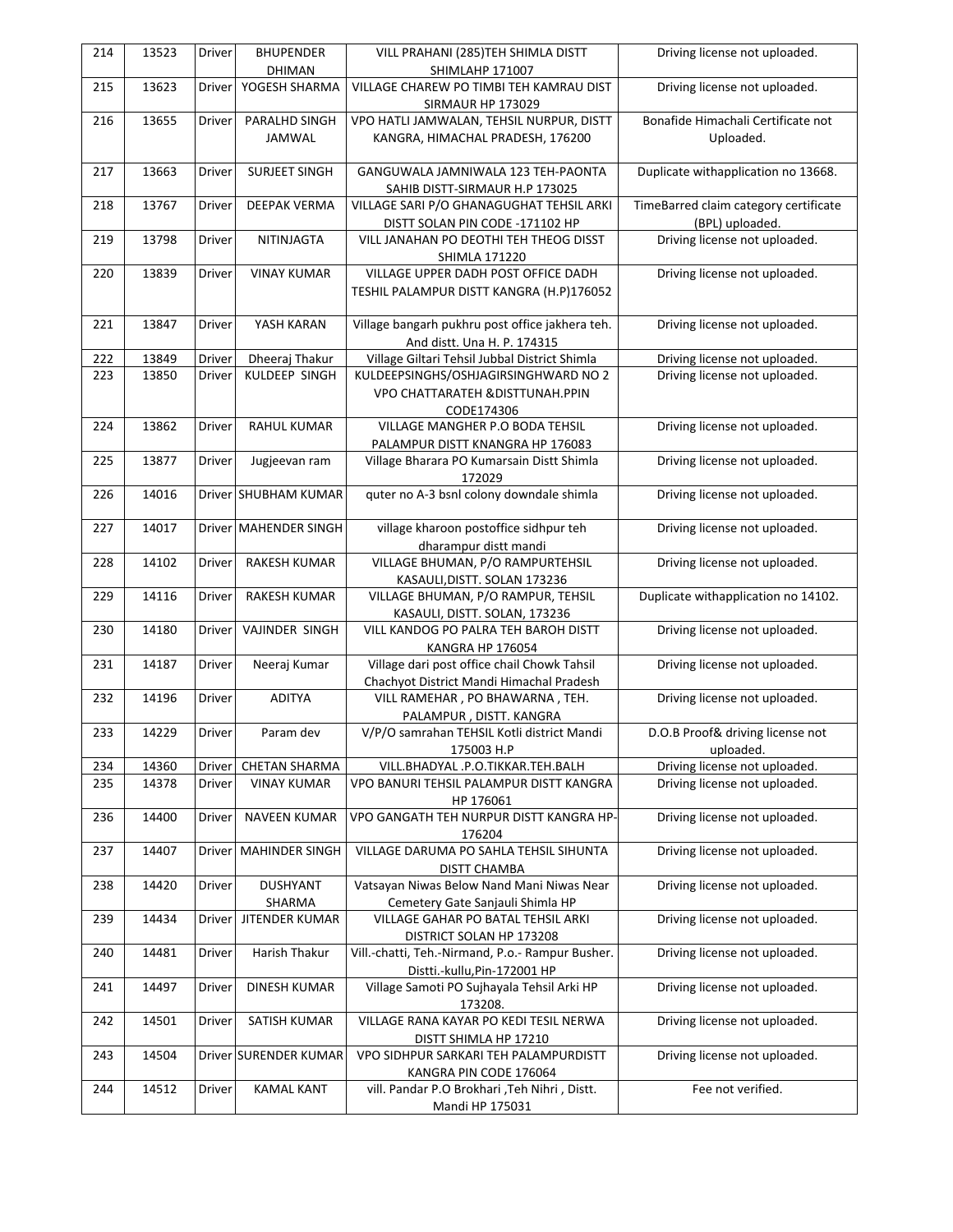| 245 | 14532 |               | Driver RAVINDER KUMAR    | VILL BHOJPUR PO SUIN SURHAR TEH SADAR                    | Driving license not uploaded.            |
|-----|-------|---------------|--------------------------|----------------------------------------------------------|------------------------------------------|
|     |       |               |                          | DISTT BILASPUR HP 174033                                 |                                          |
| 246 | 14573 | Driver        | YOGENDER                 | VILL SHATYAUGI PO PALACH TEH BANJAR DISTT                | Driving license not uploaded.            |
|     |       |               | <b>KUMAR</b>             | KULLU (HP) 175123                                        |                                          |
| 247 | 14609 | Driver        | PAWAN GANGTA             | GANGTA NIWAS VIKAS NAGAR KASUMPTI<br>SHIMLA              | Driving license not uploaded.            |
| 248 | 14689 | Driver        | Rakesh kumar             | Village Dhobkhal post office pathiar Tehsil              | Driving license not uploaded.            |
|     |       |               |                          | nagrota bagwan                                           |                                          |
| 249 | 14724 | Driver        | <b>VIKAS KANWAR</b>      | VPO.KUNIHAR TEH.ARKI DISTT.SOLAN HP                      | Driving license not uploaded.            |
| 250 | 14746 | <b>Driver</b> | <b>SURNEDR KUMAR</b>     | KEDAR COTTAGE FLOWER DALE CHOTTA                         | Driving license not uploaded.            |
|     |       |               |                          | SHIMLA                                                   |                                          |
| 251 | 14789 | Driver        | YAMIN KHAN               | VILL. KASARU, P.O BADHAGHAT, TEH.                        | Driving license not uploaded.            |
|     |       |               |                          | <b>GHUMARWIN</b>                                         |                                          |
| 252 | 14797 | <b>Driver</b> | PANKAJ CHANDEL           | VILL.DODHWAN P.O. BHOJPUR TEH. SUNDER                    | Driving license not uploaded.            |
|     |       |               |                          | NAGAR DISTT MANDI H.P.                                   |                                          |
| 253 | 14800 |               | Driver Anil Kumar Thakur | VILL FATNECHI POST OFFICE BYCHARI TEH AND                | Driving license not uploaded.            |
|     |       |               |                          | <b>DISTT SHIMLA</b>                                      |                                          |
| 254 | 14804 | Driver        | Gurudev                  | Vill Shorshan Po Shorshan Teh Karsog Distt               | Driving license not uploaded.            |
|     |       |               |                          | Mandi HP 171302                                          |                                          |
| 255 | 14818 | <b>Driver</b> | VISHVJEET                | VILL- JAWAL P.O.- JABBAR, TEHSIL- KASAULI,               | Driving license not uploaded.            |
|     |       |               |                          | DISTT-SOLAN 173225                                       |                                          |
| 256 | 14830 | Driver        | YOGESHWAR                | HOUSE NO 4/1 KABI BHONT SHIMLA                           | Driving license not uploaded.            |
| 257 | 14833 | Driver        | <b>KALI DASS</b>         | VPO BALAKRUPI TEHSIL JAISINGHPUR DISTT                   | Driving license not uploaded.            |
|     |       |               |                          | <b>KANGRA HP</b>                                         |                                          |
| 258 | 14834 | <b>Driver</b> | MUKESH NAYYAR            | VPO BALAKRUPI TEHSIL JAISINGHPUR DISTT                   | Driving license not uploaded.            |
|     |       |               |                          | <b>KANGRA HP</b>                                         |                                          |
| 259 | 14906 | Driver        | <b>VIVEK KUMAR</b>       | VILL KHAMER PO MALKHER TEH PALAMPUR                      | Duplicate withapplication no 14905.      |
|     |       |               |                          | DISTT KANGRA HP 176093                                   |                                          |
| 260 | 14917 | Driver        | <b>VIKAS KUMAR</b>       | VIKAS KUMAR S/O LATE RAM SWAROOP VILL                    | Duplicate withapplication no 14454.      |
|     |       |               |                          | BATED BAROTIWALATEH BADDI DIST SOLAN                     |                                          |
| 261 | 14935 | Driver        | SUDERSHAN                | PIN 174103.(H.P)<br>VPO DHANETI BHURIAN TEH NURPUR DISTT | Driving license not uploaded.            |
|     |       |               | <b>KUMAR</b>             | KANGRA                                                   |                                          |
| 262 | 14949 | Driver        | <b>DINESH KUMAR</b>      | VILL GHALOT P.O OKHROO TEHSIL ARKI DISTT                 | Driving license not uploaded.            |
|     |       |               |                          | SOLAN H.P                                                |                                          |
| 263 | 14962 | Driver        | ASHISH KUMAR             | VILLGE SAI DA LAHAR PO SAI TEHSIL THURAL                 | D.O.B Proof& driving license not         |
|     |       |               |                          | DISTT KANGRA HP 176107                                   | uploaded.                                |
| 264 | 14976 | Driver        | <b>KULDEEP KUMAR</b>     | VILL-BHAKHA P.O NIHRI TEH-NIHRI DISTT                    | Less fee                                 |
|     |       |               |                          | MANDI (H.P) 175038                                       |                                          |
| 265 | 14999 | Driver        | RAKESH BHATIA            | BHATIA NIWAS LOWER DEVNAGAR PATTI                        | TimeBarred driving license (T) uploaded. |
|     |       |               |                          | KASUMPTI SHIMLA HP-171009                                |                                          |
| 266 | 15031 | Driver        | <b>HARISH KUMAR</b>      | SO SOHAN SINGH VILL GHOUR PO REUR TEH                    | Driving license not uploaded.            |
|     |       |               |                          | SADAR DISTT MANDI HP175023                               |                                          |
| 267 | 15051 | Driver        | Vivek Kumar              | Village balehar post office Tang Narwana Teh.            | Driving license not uploaded.            |
|     |       |               |                          | Dharamshala district kangra himachal pradesh             |                                          |
|     |       |               |                          |                                                          |                                          |
| 268 | 15054 | Driver        | <b>ANKIT</b>             | VPO DHADI RAWAT TEHSIL JUBBAL DISTT                      | Driving license(T) not uploaded.         |
|     |       |               |                          | <b>SHIMLA HP 171206</b>                                  |                                          |
| 269 | 15060 | Driver        | <b>HARISH KUMAR</b>      | SO SOHAN SINGH VILL GHOUR PO REUR TEH                    | Duplicate withapplication no 15031.      |
|     |       |               |                          | BALH DISTT MANDI HP175023                                |                                          |
| 270 | 15061 | Driver        | <b>BHUVAN</b>            | Sarmate niwas anji vikasnager shimla - 171009            | Driving license not uploaded             |
|     |       |               |                          |                                                          |                                          |
| 271 | 15154 |               | Driver KULDEEP SHARMA    | Vill. Sanoi Po. Shankar dehra Teh Thunag Distt           | Driving license not uploaded.            |
|     |       |               |                          | mandi HP 175011                                          |                                          |
| 272 | 15155 | Driver        | <b>KAPIL</b>             | VPO LOZA MANAL TEHSIL SHILLAI DISTT                      | Driving license not uploaded.            |
|     |       |               |                          | SIRMOUR HP 173027                                        |                                          |
| 273 | 15241 | Driver        | <b>MAJNU HOSSEN</b>      | PURBA PANCHGACHIA, PO-GOCHARAN, PS-                      | Non Himachali candidate.                 |
|     |       |               | MOLLA                    | BARUIPUR, PIN-743372                                     |                                          |
| 274 | 15297 | Driver        | <b>VIKAS RANA</b>        | VILLAGE BHATKA PO KIARWAN TEH DHIRA                      | Driving license not uploaded.            |
|     |       |               |                          | DISTT KANGRA HP                                          |                                          |
| 275 | 15334 | Driver        | RAKESH KUMAR             | VILLAGE KOTHI DEORA POST OFFICE GHATTI                   | Driving license not uploaded.            |
|     | 15377 | Driver        | <b>Bhikham Ram</b>       | TEHSIL AND DISTRICT SOLAN HP 173211                      |                                          |
| 276 |       |               |                          | Vill- Boong, PO- Khalvan, Teh- Balichowcki, Distt-       | Driving license not uploaded.            |
|     |       |               |                          | Mandi                                                    |                                          |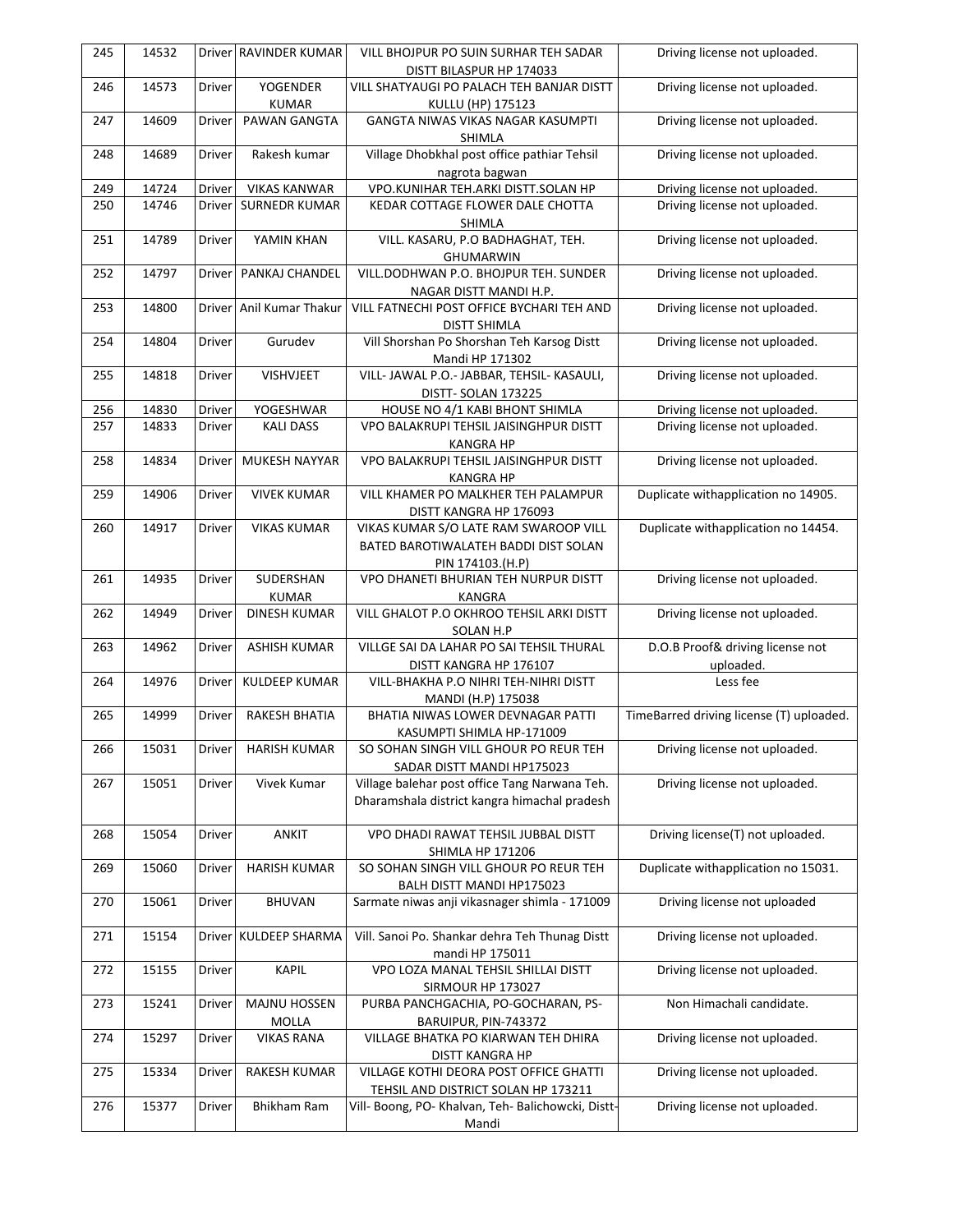| 277 | 15417 | Driver        | ANKUSH KUMAR            | VILL JHALI PO JAIS TEH THEOG DISTT SHIMLA                               | Driving license not uploaded.                          |
|-----|-------|---------------|-------------------------|-------------------------------------------------------------------------|--------------------------------------------------------|
| 278 | 15510 | Driver        | <b>KRISHAN KANT</b>     | VPO BHAGER TEH GHUMARWIN DISTT<br><b>BILASPUR</b>                       | Driving license not uploaded.                          |
| 279 | 15513 |               | Driver Bhuvnesh Chander | Ward No.3 MC Palampur Distt.Kangra H.P Pin-<br>176061                   | Driving license(T) not uploaded.                       |
| 280 | 15528 | Driver        | PARVESH SINGH           | vill bhedkhad po kotla tehsil jawali, distt kangra<br>hp                | Driving license not uploaded.                          |
| 281 | 15554 | Driver        | Mukesh Sharma           | Village Handal, Post Office Pirsaluhi, Distt                            | Driving license not uploaded.                          |
|     |       |               |                         | Kangra, Tehsil Rakkar, Himachal Pradesh -                               |                                                        |
|     | 15564 |               |                         | 177034                                                                  |                                                        |
| 282 |       | Driver        | Devender Kumar          | Vill. Hataun P.O. Shiva Badar Teh. Sadar                                | SC Category certificate and essential                  |
|     |       |               |                         |                                                                         | educational qualification certificates not<br>attached |
| 283 | 15565 |               | Driver ASHISH CHAUHAN   | VILLAGE LANA-BAKA POST OFFICE DINGER-                                   | Driving license(T) not uploaded.                       |
|     |       |               |                         | KINNER TEHSIL PACHHAD DISTRICT SIRMOUR                                  |                                                        |
|     |       |               |                         | (H. P) PIN CODE 173001                                                  |                                                        |
| 284 | 15574 | Driver        | <b>SUDESH KUMAR</b>     | VILLAGE DOMEHAR PO TIYALI TEHSIL THEOG<br>DISTRICT SHIMLA H.P 171209    | Driving license not uploaded.                          |
| 285 | 15585 | Driver        | AJAY DHIMAN             | Vill Riri PO Jukhala Tehsil Sadar Distt Bilaspur                        | Driving license not uploaded.                          |
|     |       |               |                         | HP 174033                                                               |                                                        |
| 286 | 15590 | Driver        | <b>ANKUR KASHYAP</b>    | BHARMIK NIWAS CEMETRY ROAD SANJAULI                                     | Driving license not uploaded.                          |
|     |       |               |                         | SHIMLA                                                                  |                                                        |
| 287 | 15592 | <b>Driver</b> | Devender Kumar          | VILLAGE MANJHOLI PO SULTANPUR DISTRICT                                  | Driving license not uploaded.                          |
|     |       |               |                         | SOLAN PIN CODE 173229 HP                                                |                                                        |
| 288 | 15649 | Driver        | <b>KARAN SINGH</b>      | VPO MOONDHI TEHSIL THURAL DISTT KANGRA                                  | Driving license not uploaded.                          |
|     |       |               |                         | HP 176092                                                               |                                                        |
| 289 | 15703 | Driver        | <b>BHUSHAN SONI</b>     | Po Sainj Tehsil Dhami Distt ShimlaTehsil Dhami                          | Driving license not uploaded.                          |
|     |       |               |                         | PIN 171103                                                              |                                                        |
| 290 | 15707 | Driver        | <b>BALDEV</b>           | VPO BHANGROTU TEHSIL BALH DISTT MANDI                                   | Driving license not uploaded.                          |
| 291 | 15708 | Driver        | <b>HARISH KUMAR</b>     | HP 175021<br>SO SOHAN SINGH VILL GHOUR PO REUR TEH                      | Duplicate withapplication no 15031.                    |
|     |       |               |                         | BALH DISTT MANDI HP 175023                                              |                                                        |
| 292 | 15709 | Driver        | <b>NARESH KUMAR</b>     | VILL SHELLI PO MATERNI TEH ARKI DISTT SOLAN                             | D.O.B Proof& driving license not                       |
|     |       |               |                         | HP (173221)                                                             | uploaded.                                              |
| 293 | 15731 | <b>Driver</b> | AJAY ZINTA              | S/O YASHWANT ZINTAVILLAGE JAIGARHP.O.                                   | Duplicate withapplication no 15727.                    |
|     |       |               |                         | <b>CHOPALTEHSIL CHOPALDISTRICT SHIMLA-</b>                              |                                                        |
|     |       |               |                         | 171211HIMACHAL PRADESH                                                  |                                                        |
| 294 | 15737 |               | Driver RAJENDER KUMAR   | VILL PANYALA PO KOTHI TEH GHUMARWIN                                     | Driving license not uploaded.                          |
|     |       |               |                         | DISTT BILASPUR HP 174021                                                |                                                        |
| 295 | 15836 |               | Driver RAVINDER KUMAR   | VILL BUGHAR PO BHIUNKHARI TEH NALAGAHR                                  | Uploaded documents are password                        |
|     |       |               |                         | DISTT SOLAN (H.P)174102                                                 | protected.                                             |
| 296 | 15843 | Driver        | Ashish kumar            | Village Banwi PO Chanogh Teh and Distt Shimla                           | Duplicate withapplication no 10004.                    |
| 297 | 15882 | Driver        | ASHISH KUMAR            | Vill-nagan PO-Chukku Teh-Padhar Distt-Mandi                             | Driving license not uploaded.                          |
|     |       |               |                         | (HP) Pin Code-175012                                                    |                                                        |
| 298 | 15918 | <b>Driver</b> | SAHIL THAKUR            | VILLAGE RAJA POST OFFICE TRAMAT TEHSIL                                  | D.O.B proof and driving license not                    |
|     |       |               |                         | JOGINDER NAGAR DISTT MANDI HIMACHAL                                     | uploaded.                                              |
|     |       |               |                         | PRADESH PIN 175032                                                      |                                                        |
| 299 | 15942 | Driver        | SHASHI PAL              | VILL JUKHARI PO GALOTE TEH NALAGARH DISTT                               | Driving license not uploaded.                          |
|     |       |               |                         | <b>SOLAN HP PIN 174101</b><br>VILL JUKHARI PO GALOTE TEH NALAGARH DISTT | Driving license not uploaded.                          |
| 300 | 15948 | <b>Driver</b> | <b>MAHINDER SINGH</b>   | SOLAN HP PIN 174101                                                     |                                                        |
| 301 | 16089 | Driver        | SOHIL KHAN              | VILL-BAHAL, P.O-CHOWKI                                                  | Duplicate withapplication no 16088.                    |
|     |       |               |                         | JAMWALAN, TEH&DISTT-HAMIRPUR 177020                                     |                                                        |
| 302 | 16102 | Driver        | RAM LAL                 | Vill.haripur p.o nigan teh. Anni distt. Kullu pin                       | Fee not verified.                                      |
|     |       |               |                         | code 172026                                                             |                                                        |
| 303 | 16109 | Driver        | RAM LAL                 | Vill. Haripur p.o nigan teh. Anni distt. Kullu pin                      | Duplicate withapplication no 16102.                    |
|     |       |               |                         | code 172026                                                             |                                                        |
| 304 | 16176 | Driver        | Ajay Kumar              | Village Halel P.O. Rathiar tehsil and Distt                             | Driving license not uploaded.                          |
|     |       |               |                         | Chamba Pin 176314                                                       |                                                        |
| 305 | 16178 | Driver        | ANKUSH KASHYAP          | BHARMIK NIWAS CEMETRY ROAD SANJAULI                                     | Driving license not uploaded.                          |
| 306 | 16207 | Driver        | <b>AMAN KUMAR</b>       | SHIMLA<br>VILLAGE GHARELLA PO BACHHWAI TEHSIL                           | D.O.B Proof& driving license not                       |
|     |       |               |                         | THURAL DISTT KANGRA HP 176107                                           | uploaded.                                              |
|     |       |               |                         |                                                                         |                                                        |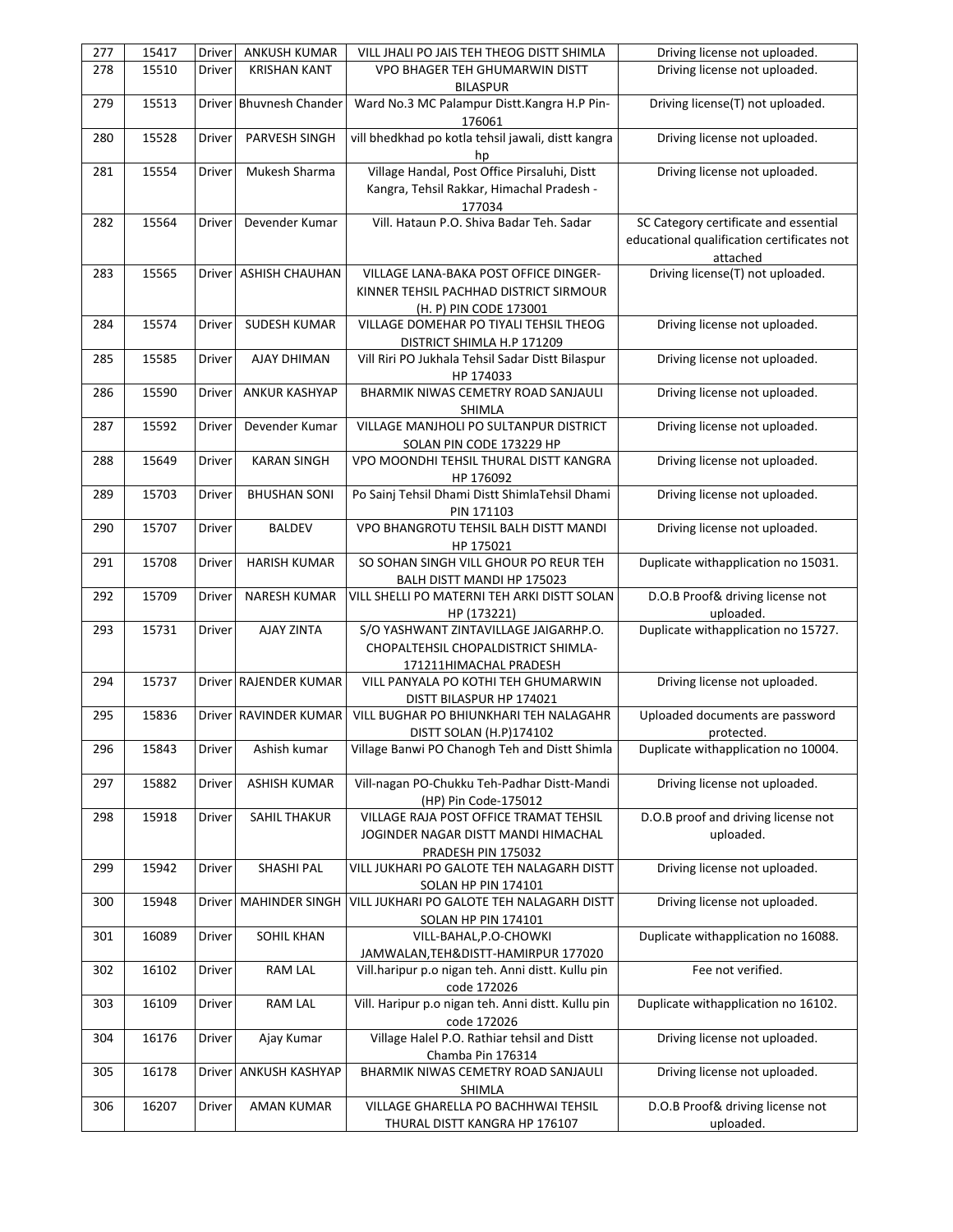| 307 | 16414 | <b>Driver</b> | <b>KRISHAN KANT</b>    | <b>VPO BHAGER TEH GHUMARWIN DISTT</b>             | Driving license not uploaded.           |
|-----|-------|---------------|------------------------|---------------------------------------------------|-----------------------------------------|
|     |       |               |                        | <b>BILASPUR HP</b>                                |                                         |
| 308 | 16433 | Driver        | SAHIL KUMAR            | WARD NO 6VILL NARIPO DERA BABA                    | Driving license not uploaded.           |
|     |       |               |                        | RUDRUTEH UNADISTT UNA174303                       |                                         |
| 309 | 16451 | Driver        | <b>ARUN DEEP</b>       | S/O SOHAN LAL VILL BALH TAROUN PO                 | D.O.B Proof& driving license not        |
|     |       |               |                        | TAROUN TEH GHUMARWIN DISTT BILASPUR               | uploaded.                               |
|     |       |               |                        | H.P 174027                                        |                                         |
| 310 | 16470 | Driver        | Sarthak Katoch         | Vill - Gadiara PO - Bhoura Teh - Palampur Distt - | Driving license not uploaded.           |
|     |       |               |                        | Kangra HP 176087                                  |                                         |
| 311 | 16490 | Driver        | <b>KAMAL DOGRA</b>     | VILLAGE BARWALA PO GHIANA KALAN TEHSIL            | Driving license not uploaded.           |
|     |       |               |                        | DHRAMSHALA DISTT KANGRA                           |                                         |
| 312 | 16500 | Driver        | SANJEEV KUMAR          | VILL SAILPAB PO KULAG TEH KUPVI DISTT             | Driving license not uploaded.           |
|     |       |               |                        | SHIMLA                                            |                                         |
| 313 | 16526 | Driver        | <b>ANUPAM RAN</b>      | VILL. BANON P.O. KHALANOO TEH. KOTLI DISTT.       | Driving license not uploaded.           |
|     |       |               |                        | MANDI H.P. 175003                                 |                                         |
| 314 | 16530 | Driver        | <b>VISHAL KUMAR</b>    | VPO-NOHRADHAR, TEH-NOHRADHAR DISTT-               | Driving license not uploaded.           |
|     |       |               |                        | SRIMOUR (H.P) 173104                              |                                         |
| 315 | 16532 |               | Driver HARJINDER SINGH | Ward no. 1 VPO Saloh Tehsil Haroli District Una   | Driving license not uploaded.           |
|     |       |               |                        | HP                                                |                                         |
|     | 16572 |               | <b>VIPUL</b>           | WARD NO 7 TEHSIL NURPUR DISTT KANGRA HP           |                                         |
| 316 |       | Driver        |                        |                                                   | Driving license not uploaded.           |
|     |       |               |                        | 176202                                            |                                         |
| 317 | 16625 | Driver        | YASHWINDER             | VPO CHANOUR TEH DADA SIBA DISTT KANGRA            | Ex-serviceman discharge certificate not |
|     |       |               | <b>SINGH</b>           | (H.P)177113                                       | uploaded.                               |
| 318 | 16626 | Driver        | Anurag                 | Village chhataru post office kummitehsil          | Uploaded documents not legible.         |
|     |       |               |                        | balhdistrictmandi himamachal pradesh              |                                         |
| 319 | 16664 | Driver        | Naresh kumar           | Vill Nari PO Dera Baba Rudru Teh & Distt Una      | Driving license not uploaded.           |
|     |       |               |                        | HP 174303                                         |                                         |
| 320 | 16670 | Driver        | <b>MANOJ KUMAR</b>     | VILLAGE NERI P.O KAHALA SUB TEHSIL                | Driving license not uploaded.           |
|     |       |               |                        | MAMLIGH DISTT SOLAN 173207                        |                                         |
| 321 | 16680 | Driver        | <b>SURAJ THAKUR</b>    | VILL JHARERI PO KANGOO TEH NADAUN DISTT           | Driving license not uploaded.           |
|     |       |               |                        | HAMIRPUR PIN CODE 177040                          |                                         |
| 322 | 16785 | Driver        | SHUSHIL KUMAR          | VILL-UPERLA BAROH, P.O-JAGJITNAGAR, TEH           | Driving license not uploaded.           |
|     |       |               |                        | KASAULI, BLOCK-DHARAMPUR, DISTT-                  |                                         |
|     |       |               |                        | SOLAN, HP(173225)                                 |                                         |
| 323 | 16840 | Driver        | <b>AJAY KUMAR</b>      | VILL BAROH PO KANDLA TEH AND DISTT                | Driving license not uploaded.           |
|     |       |               |                        | <b>CHAMBA HP</b>                                  |                                         |
| 324 | 16845 | Driver        | <b>SONU KUMAR</b>      | VILL SHEELA PO PASSU TEH DHARAMSHALA              | Driving license not uploaded.           |
|     |       |               |                        | DISTT KANGRA HP 176057                            |                                         |
| 325 | 16857 | Driver        | <b>GAGAN KUMAR</b>     | VILLAGE CHHAPROHAL PO GAGAL TEHSIL BALH           | Driving license not uploaded.           |
|     |       |               |                        | DISTT MANDI H P 175021                            |                                         |
| 326 | 16872 | Driver        | <b>ANISH MEHTA</b>     | VILL-DENAWTI, TEHSIL-NANKHARI.PO- NAAWAL          | D.O.B Proof& driving license not        |
|     |       |               |                        |                                                   | uploaded.                               |
| 327 | 16910 | Driver        | Ramkant Sharma         | Village Bhako, PO ROURI VIA TUTO, SHIMLA          | Driving license not uploaded.           |
|     |       |               |                        |                                                   |                                         |
|     |       |               |                        | 171011                                            |                                         |
| 328 | 16924 | Driver        | <b>ANAND KUMAR</b>     | VILLAGE THALI, POST OFFICE JANGLA, TEHSIL         | Driving license not uploaded.           |
|     |       |               |                        | CHIRGAON, DISTRICT SHIMLA, HP                     |                                         |
| 329 | 16927 | Driver        | <b>KARUN JARIAL</b>    | VPO NANGAL JARIALAN TEH GHANARI DISTT             | Driving license not uploaded.           |
|     |       |               |                        | UNA HP PIN CODE 177212                            |                                         |
| 330 | 16941 | Driver        | <b>CHANDAN SINGH</b>   | VILL. JOGIBAN, P.O. SHAMBHUWALA, TEH.             | Driving license not uploaded.           |
|     |       |               |                        | NAHAN, PIN CODE 173001, MOB NO                    |                                         |
|     |       |               |                        | 8580418754                                        |                                         |
| 331 | 16956 | Driver        | <b>TARUN THAKUR</b>    | ABHA NIWAS LOWER KHALINI PO RAJHANA               | Driving license not uploaded.           |
|     |       |               |                        | SHIMLA 9                                          |                                         |
| 332 | 17048 | Driver        | <b>VINAY KUMAR</b>     | VPO Sarotri Tehsil Baroh District - Kangra        | Driving license not uploaded.           |
|     |       |               |                        | Himachal Pradesh Pincode - 176037                 |                                         |
| 333 | 17076 | Driver        | <b>VINEET KUMAR</b>    | VPO MAMDAL TEH.JUBBAL DISTT.SHIMLA                | Driving license not uploaded.           |
|     |       |               | CHAUHAN                | 171216                                            |                                         |
| 334 | 17188 | Driver        | <b>ANIL KUMAR</b>      | VILL KALASH PO GOHAR TEH CHACHYOT DISTT           | Driving license not uploaded.           |
|     |       |               |                        | <b>MANDI HP</b>                                   |                                         |
| 335 | 17196 | Driver        | DHEERAJ KUMAR          | VILL TADAR PO GOHAR TEH CHACHYOT DISTT            | Driving license not uploaded.           |
|     |       |               |                        | <b>MANDI HP 175029</b>                            |                                         |
| 336 | 17282 | Driver        | SATPAL                 | Village chhanach post office kinnu tehsil rampur  | Driving license not uploaded.           |
|     |       |               |                        | district shimla himachal pradesh                  |                                         |
|     |       |               |                        |                                                   |                                         |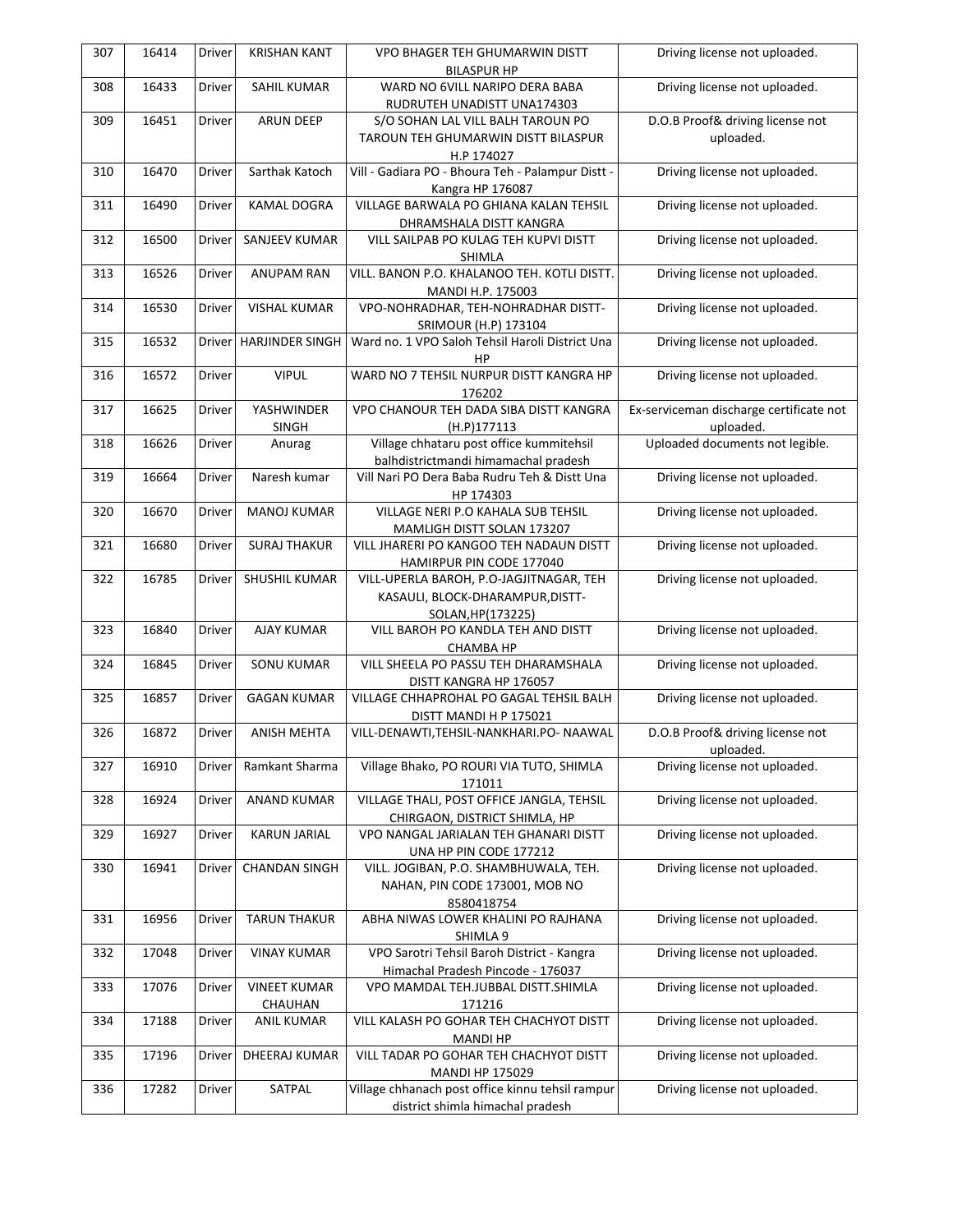| 337        | 17291          | Driver           | <b>ASHOK KUMAR</b>         | WARD NO 4 VPO SUNNI TE SUNNI DISTT.                | Duplicate withapplication no 17283.    |
|------------|----------------|------------------|----------------------------|----------------------------------------------------|----------------------------------------|
|            |                |                  |                            | SHIMLA 171301 H.P                                  |                                        |
| 338        | 17354          | Driver           | NITISH KUMAR               | VILLAGE JANAHAN PO DEOTHI TEH THEOG                | Driving license not uploaded.          |
|            |                |                  | <b>JAGTA</b>               | DISST SHIMLA .171220                               |                                        |
| 339        | 17433          | Driver           | <b>RAJAT KUMAR</b>         | VILLAGE PATTA, PO NASWAL, TEHSIL                   | D.O.B Proof& driving license not       |
|            |                |                  |                            | GHUMARWIN, DISTT BILASPUR, HP, PIN CODE-           | uploaded.                              |
|            |                |                  |                            | 174021                                             |                                        |
| 340        | 17436          | Driver           | SHUBHAM                    | VILLAGE TAPPER POST OFFICE SAHO TEHSIL             | Driving license not uploaded.          |
|            |                |                  | BHARDWAJ                   | AND DISTRICT CHAMBA                                |                                        |
| 341        | 17450          | Driver           | <b>SAHIL THAKUR</b>        | V.P.O ARTH JHIKLI, TEHSIL PALAMPUR, DISTRICT       | Duplicate withapplication no 14082.    |
|            |                |                  |                            | KANGRA (H.P)                                       |                                        |
| 342        | 17471          |                  | Driver VIRENDER KUMAR      | VILL NAROTI PO MASHOBRA TEH AND DISTT              | Driving license not uploaded.          |
|            |                |                  | <b>DANGI</b>               | SHIMLA HP                                          |                                        |
| 343        | 17475          | Driver           | <b>VIKRANT</b>             | Vill bakhog post office cheog tehsil theog         | D.O.B Proof& driving license not       |
|            |                |                  |                            | district shimla himachal pradesh 171209            | uploaded.                              |
| 344        | 17501          |                  | Driver VIRENDER KUMAR      | VILL NAROTI PO MASHOBRA TEH AND DISTT              | Duplicate withapplication no 17471.    |
|            |                |                  | DANGI                      | SHIMLA HP                                          |                                        |
| 345        | 17526          | Driver           | Chander Mohan              | Village Chamarli Post Office Dalash Tehsil Anni    | Driving license not uploaded.          |
|            |                |                  |                            | District Kullu                                     |                                        |
| 346        | 17529          | Driver           | <b>UMESH SHARMA</b>        | VILL-SIMMU, PO-PIPLUIGHAT TEH-ARKI DISTT-          | Driving license (T) not uploaded.      |
|            |                |                  |                            | <b>SOLAN HP 173235</b>                             |                                        |
| 347        | 17543          | Driver           | RAKIB                      | VILL KHARI PO KALA AMB TEH NAHAN DIST              | Driving license not uploaded.          |
|            |                |                  | MOHAMMAD                   | <b>SIRMOUR 173030</b>                              |                                        |
| 348        | 17571          | Driver           | Digvijay                   | Vill reushal PO Deem tehsil Nirmand Distt Kullu    | Driving license not uploaded.          |
|            |                |                  |                            | hp 172002                                          |                                        |
| 349        | 17625          | Driver           | Akshay Chauhan             | Akshay Niwas Phase - III, Near Block No. 17(Sec-   | Driving license not uploaded.          |
|            |                |                  |                            | 5 ) BCS New Shimla - 171009                        |                                        |
| 350        | 17632          | Driver           | RITIKA                     | VILLAGE AND POST OFFICE KOHBAG, TEHSIL             | Driving license not uploaded.          |
|            |                |                  |                            | AND DISTRICT SHIMLA, PIN code 171103               |                                        |
| 351        | 17652          | Driver           | <b>RAJAN VERMA</b>         | Village Deeb po/teh Kumarsain 172029               | Driving license not uploaded.          |
| 352        | 17663          | Driver           | <b>ROBIN THAKUR</b>        | VPO JHABOLA TEHSIL JHANDUTTA DISTT                 | D.O.B Proof& driving license not       |
|            |                |                  |                            | BILASPUR HP PIN 174030                             | uploaded.                              |
| 353        | 17719          | Driver           | DHARMENDER                 | VILLAGE DHAMPU POST OFFICE SARU TEHSIL             | Driving license not uploaded.          |
|            |                |                  | SINGH                      | AND DISTT CHAMBA                                   |                                        |
| 354        | 17740          | Driver           | SUNEEL                     | VILL NAYA GAON PO JAIS TEH THEOG DISTT             | Driving license(T) not uploaded.       |
|            |                |                  |                            | SHIMLA HP                                          |                                        |
| 355        | 17753          | Driver           | PRADEEP KUMAR              | Kamlesh Niwas Top Floor below Satyam               | Driving license not uploaded.          |
|            |                |                  | GILL                       | Paradise Hotel Kacchi Ghati Shimla                 |                                        |
| 356        | 17782          | Driver           | Vijay Kumar                | Kalni, Kakira Jarai, 160, Kakira, Chamba,          | D.O.B Proof& Educational Qualification |
|            |                |                  |                            | Himachal Pradesh 176313                            | certificate not uploaded.              |
| 357        | 17839          |                  | Driver   SAURABH CHAND     | VILLAGE GHAROG PO DHALLI TEH AND DISTT             | Driving license not uploaded.          |
|            |                |                  |                            | SHIMLA 171012                                      |                                        |
| 358        | 17850          |                  | Driver CHANDER MOHAN       | VILLAGE DIMBER PO JAIHAR TEHSIL PACHHAD            | Duplicate withapplication no 17865.    |
|            |                |                  |                            | DISTRICT SIRMAUR HP 173024                         |                                        |
| 359        | 17874          | Driver           | <b>ASHOK KUMAR</b>         | VPO LOWER BASAL TEH AND DISTT UNA HP               | Driving license not uploaded.          |
| 360        | 17939          | Driver           | VIRENDER                   | PANCHAYAT BHANOTA, VILLAGE GHAROTI,                | Driving license not uploaded.          |
|            |                |                  |                            | POST OFFICE CHANED, TEHSIL AND DISTRICT            |                                        |
|            |                |                  |                            | CHAMBA (H.P.) - 176310                             |                                        |
| 361        | 17946          | Driver           | SACHIN                     | VPO BALOTATEH DHEERA DISTRICT KANGRA HP            | Driving license not uploaded.          |
|            |                |                  |                            | PIN 176084                                         |                                        |
| 362        | 17979          | Driver           | Ravinder Kumar             | Ward No 4 Village Banoradu Tika Lehsar PO Yol      | Driving license not uploaded.          |
|            |                |                  |                            | Dharamshala, Kangra, Himachal Pradesh-176052       |                                        |
|            |                |                  |                            |                                                    |                                        |
| 363        | 17987          | Driver           | <b>SUNIL KUMAR</b>         | VPO LODHAR TEHSIL UCHANA DISTT JIND                | Driving license not uploaded and Non   |
|            |                |                  |                            |                                                    | Himachali Candidate.                   |
|            |                |                  |                            | VPO LODHAR TEHSIL UCHANA DISTT JIND                | Duplicate withapplication no 17987.    |
| 364<br>365 | 17989<br>17999 | Driver<br>Driver | <b>SUNIL KUMAR</b><br>AMIT | Vill dadas post office cheog tehsil theog district | Driving license not uploaded.          |
|            |                |                  |                            |                                                    |                                        |
|            | 18021          |                  |                            | shimla<br>SO MANOJ KUMAR TEHSIL SUNNI PO DEOTHI    |                                        |
| 366        |                | Driver           | JITENDER KUMAR             |                                                    | Time Barred driving license uploaded.  |
|            |                |                  |                            | THAILLA SHIMLA 171007                              |                                        |
| 367        | 18024          | Driver           | ROHIT KUMAR                | VILLAGE:-DHABERA, P.O:-BUDHANTEHSIL:-              | Driving license not uploaded.          |
|            |                |                  |                            | BANGANA, DISTT.UNA, PINCODE:-174308                |                                        |
| 368        | 18041          | Driver           | SANTOSH KUMAR              | VILLAGE TIKKRI POST OFFICE RAKHOH                  | Driving license not uploaded.          |
|            |                |                  |                            | SARKAGHAT MANDI HIMACHAL PRADESH                   |                                        |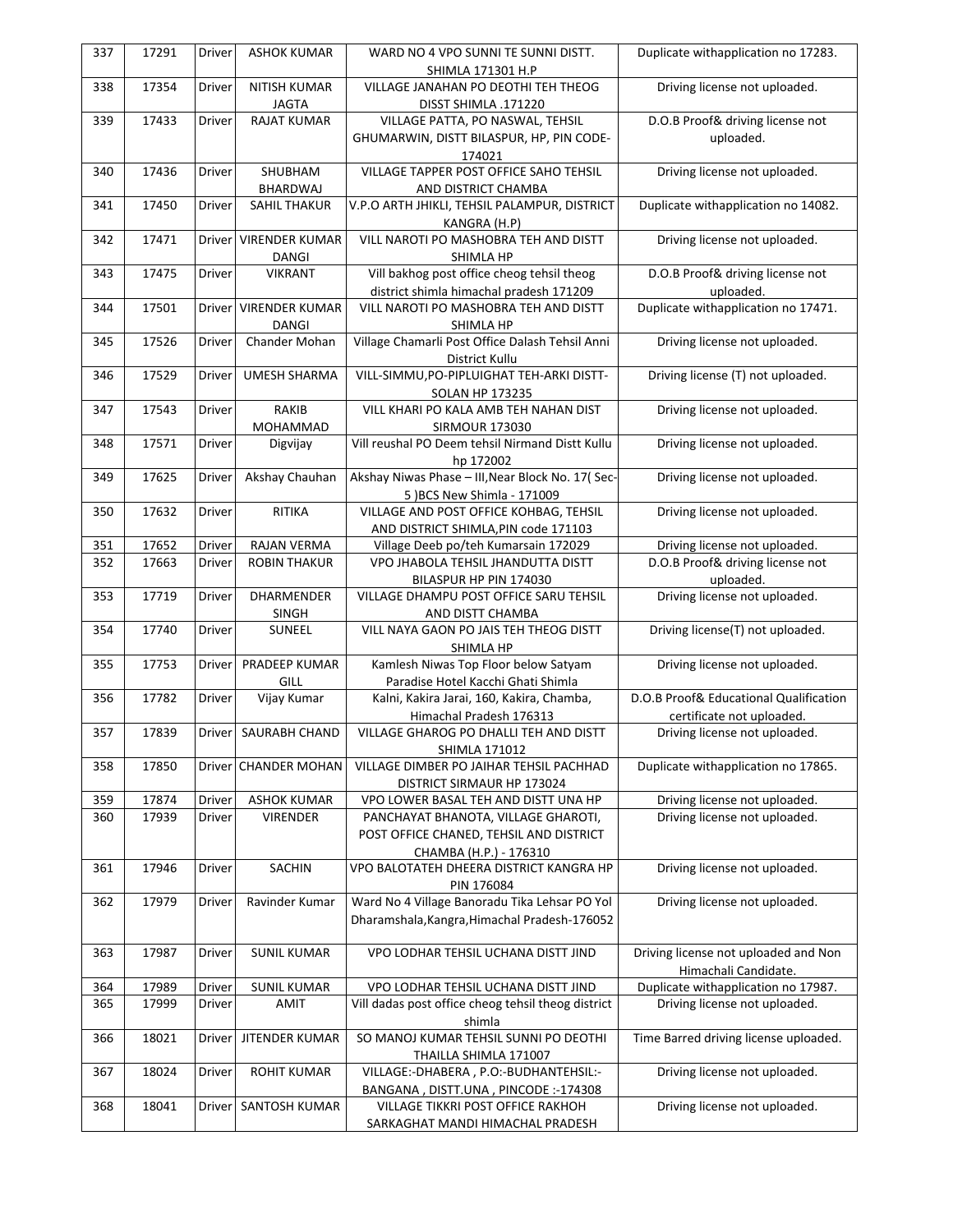| KINNER TEHSIL PACHHAD DISTRICT SIRMOUR<br>(H. P) PIN CODE 173001<br>370<br>18073<br>Sagar<br>House no. 45 drumbar c. R. I. Kasauli distt solan<br>Driving license not uploaded.<br>Driver<br>h. P<br>V.P.O. BINDRABAN TEH. PALAMPUR DISTT.<br>18075<br><b>RAKESH KUMAR</b><br>Driving license(T) not uploaded.<br>371<br>Driver<br>KANGRA H.P. 176061<br>DIKSHIT CHANDEL S/O SANJEEV KUMAR VILL DAKHYUT UPERLA PO<br>D.O.B Proof& driving license not<br>372<br>18094<br><b>Driver</b><br>DANGAR TEH GHUMARWWIN DISTT BILASPUR<br>uploaded.<br>HP 174023<br>VILLAGE DHAR THALAK PO ANJI BRAHAMANA<br>Driving license not uploaded.<br>18107<br><b>HAPPY SHARMA</b><br>373<br>Driver<br>TEHSIL SHIMLA DISTT SHIMLA HP 173219<br><b>VISHAL</b><br>18171<br>Driver<br>VPO Sarotri Tehsil Baroh District Kangra<br>Driving license not uploaded.<br>374<br>Himachal Pradesh 176037<br>D.O.B Proof& driving license not<br>VILL SHILRU PO MASHOBRA TEH AND DISTT<br>18228<br>Driver RANDHIR KANWAR<br>375<br>SHIMLA HP 171007<br>uploaded.<br>Village Dhar, Post Office Nalag, Tehsil Sunder<br>Driving license not uploaded.<br>18238<br>PRITAM CHAND<br>376<br>Driver<br>Nagar, District Mandi, H.P. - 175030<br>Driving license not uploaded.<br>Sandeep Kumar<br>Village Paterli Post office Baggi Teh. Khundian<br>377<br>18268<br>Driver<br>Distt. Kangra HP<br>VILL TAPPER PO SHERPUR TEH DALHOUSIE<br>Driving license not uploaded.<br>18275<br>Driver<br><b>NEERAJ SINGH</b><br>378<br>DISTT CHAMBA HP 176306<br>Village Bhawana p/o Shari Tehsil Theog distt<br>Driving license not uploaded.<br>18294<br>Suresh<br>379<br>Driver<br>Shimla H.P. 171212<br>House no86 ward no1village pahal via dhalli sub<br>380<br>18295<br>Nilesh Bansal<br>Driving license not uploaded.<br>Driver<br>tehsil dhami po pahal<br>Aman Shandil<br>D.O.B Proof& driving license not<br>18336<br>Driver<br>Village & P.O- Dhari, Tehsil & District Shimla, HP<br>381<br>uploaded.<br>Pin-171219<br>LAVKUSH<br>Non Himachali candidate.<br>18342<br>SARAY JHAJHAN SIKANDRABAD BULANDSHAHR<br>382<br>Driver<br>UTTAR PRADESH 203205<br>18403<br>Driver<br><b>KRISHAN DEV</b><br>VPO HARSAR TEHSHIL JAWALI DISTRICT<br>Driving license not uploaded.<br>383<br>KANGRA HP PIN CODE - 176023<br>Duplicate withapplication no 18483.<br>18434<br><b>VIKAS KHACHI</b><br>Driver<br>VILLAGE- MANDHOLI, TEHSIL & POST OFFICE-<br>384<br>KUMARSAIN, DISTRICT- SHIMLA, HIMACHAL<br>PRADESH, PIN-172029.<br>Village kueru Nagaon (239) solan Himachal<br>Gopal<br>Driving license not uploaded.<br>385<br>18439<br>Driver<br>Pradesh171102<br>Duplicate withapplication no 18915.<br>HIMANSHU<br>VILLAGE KUTTI POST OFFICE RAKH DISTRICT<br>386<br>18440<br>Driver<br>THAKUR<br>CHAMBA HP<br>D.O.B Proof& driving license not<br>Vill. Katian majhar Po Satlai teh & distt Shimla<br>387<br>18463<br>Rachit kanshal<br>Driver<br>Himachal Pradesh<br>uploaded.<br>D.O.B Proof& driving license not<br>RAJESH<br>VOP FANCHA TEH RAMPUR DISTT SHIMLA HP<br>388<br>18474<br><b>Driver</b><br>uploaded.<br><b>DINESH</b><br>Vill Suli PO Darlaghat Teh Arki Distt Solan HP<br>D.O.B Proof& driving license not<br>18517<br>Driver<br>389<br>uploaded.<br>171102<br>18537<br>SANJEEV ARYA<br>VILL SATROL PO MAMLIGHTEH KANDAGHAT<br>Fee detail not submitted.<br>390<br>Driver<br>DISTT SOLAN HP<br>18550<br>D892 J.J Colony Shiv Vihar VIKAs Nagar Uttam<br>Non Himachali candidate.<br>391<br>Driver<br>Sunny<br>Nagar New Delhi<br>D892 J.J COLONY SHIV VIHAR HASTSAL UTTAM<br>Duplicate withapplication no 18550.<br>392<br>18558<br><b>Driver</b><br>Sunny<br>NAGAR NEW DELHI<br>Driver PRASHANT VERMA<br>VILL PANJOG PO MASHOBRA TEH AND DISTT<br>D.O.B Proof& driving license not<br>393<br>18598<br>SHIMLA HP 171007<br>uploaded.<br><b>ISHU RANA</b><br>VILL NANGAL CHOWK POST OFFICE & TEHSIL<br>Duplicate withapplication no 18596.<br>18600<br>Driver<br>394<br>DADA SIBA DISTT KANGRA HP PIN 177106<br><b>VIVEK SINGH</b><br>Driving license(T) not uploaded.<br>395<br>18608<br>Driver<br>V.P.O PUJARLI-4 TEH. ROHRU DISTT.<br>SHIMLA(H.P) 171207<br>PUNEET VERMA<br>VILL. KAHDKALYANA P.O. BARYARA TEH. KOTLI<br>Driving license not uploaded.<br>18622<br>396<br>Driver<br>DISTT. MANDI H.P. 175052<br>Driving license not uploaded.<br>18637<br>Driver<br>KULDEEP<br>VILL DIDU PO BAKHALAG TEHSIL ARKI DISTT<br>397<br>SOLAN 173208<br>Village-Gawna, Post Office-Kutara, Tehsil-Rohru,<br>Driving license(T) not uploaded.<br>18646<br>MANESH<br>398<br>Driver<br>District-Shimla, HP 171207 | 369 | 18045 | Driver | <b>MANJIT SINGH</b> | <b>VILLAGE LANA-BAKA POST OFFICE DINGER-</b> | Driving license(T) not uploaded. |
|-----------------------------------------------------------------------------------------------------------------------------------------------------------------------------------------------------------------------------------------------------------------------------------------------------------------------------------------------------------------------------------------------------------------------------------------------------------------------------------------------------------------------------------------------------------------------------------------------------------------------------------------------------------------------------------------------------------------------------------------------------------------------------------------------------------------------------------------------------------------------------------------------------------------------------------------------------------------------------------------------------------------------------------------------------------------------------------------------------------------------------------------------------------------------------------------------------------------------------------------------------------------------------------------------------------------------------------------------------------------------------------------------------------------------------------------------------------------------------------------------------------------------------------------------------------------------------------------------------------------------------------------------------------------------------------------------------------------------------------------------------------------------------------------------------------------------------------------------------------------------------------------------------------------------------------------------------------------------------------------------------------------------------------------------------------------------------------------------------------------------------------------------------------------------------------------------------------------------------------------------------------------------------------------------------------------------------------------------------------------------------------------------------------------------------------------------------------------------------------------------------------------------------------------------------------------------------------------------------------------------------------------------------------------------------------------------------------------------------------------------------------------------------------------------------------------------------------------------------------------------------------------------------------------------------------------------------------------------------------------------------------------------------------------------------------------------------------------------------------------------------------------------------------------------------------------------------------------------------------------------------------------------------------------------------------------------------------------------------------------------------------------------------------------------------------------------------------------------------------------------------------------------------------------------------------------------------------------------------------------------------------------------------------------------------------------------------------------------------------------------------------------------------------------------------------------------------------------------------------------------------------------------------------------------------------------------------------------------------------------------------------------------------------------------------------------------------------------------------------------------------------------------------------------------------------------------------------------------------------------------------------------------------------------------------------------------------------------------------------------------------------------------------------------------------------------------------------------------------------------------------------------------------------------------------------------------------------|-----|-------|--------|---------------------|----------------------------------------------|----------------------------------|
|                                                                                                                                                                                                                                                                                                                                                                                                                                                                                                                                                                                                                                                                                                                                                                                                                                                                                                                                                                                                                                                                                                                                                                                                                                                                                                                                                                                                                                                                                                                                                                                                                                                                                                                                                                                                                                                                                                                                                                                                                                                                                                                                                                                                                                                                                                                                                                                                                                                                                                                                                                                                                                                                                                                                                                                                                                                                                                                                                                                                                                                                                                                                                                                                                                                                                                                                                                                                                                                                                                                                                                                                                                                                                                                                                                                                                                                                                                                                                                                                                                                                                                                                                                                                                                                                                                                                                                                                                                                                                                                                                                                   |     |       |        |                     |                                              |                                  |
|                                                                                                                                                                                                                                                                                                                                                                                                                                                                                                                                                                                                                                                                                                                                                                                                                                                                                                                                                                                                                                                                                                                                                                                                                                                                                                                                                                                                                                                                                                                                                                                                                                                                                                                                                                                                                                                                                                                                                                                                                                                                                                                                                                                                                                                                                                                                                                                                                                                                                                                                                                                                                                                                                                                                                                                                                                                                                                                                                                                                                                                                                                                                                                                                                                                                                                                                                                                                                                                                                                                                                                                                                                                                                                                                                                                                                                                                                                                                                                                                                                                                                                                                                                                                                                                                                                                                                                                                                                                                                                                                                                                   |     |       |        |                     |                                              |                                  |
|                                                                                                                                                                                                                                                                                                                                                                                                                                                                                                                                                                                                                                                                                                                                                                                                                                                                                                                                                                                                                                                                                                                                                                                                                                                                                                                                                                                                                                                                                                                                                                                                                                                                                                                                                                                                                                                                                                                                                                                                                                                                                                                                                                                                                                                                                                                                                                                                                                                                                                                                                                                                                                                                                                                                                                                                                                                                                                                                                                                                                                                                                                                                                                                                                                                                                                                                                                                                                                                                                                                                                                                                                                                                                                                                                                                                                                                                                                                                                                                                                                                                                                                                                                                                                                                                                                                                                                                                                                                                                                                                                                                   |     |       |        |                     |                                              |                                  |
|                                                                                                                                                                                                                                                                                                                                                                                                                                                                                                                                                                                                                                                                                                                                                                                                                                                                                                                                                                                                                                                                                                                                                                                                                                                                                                                                                                                                                                                                                                                                                                                                                                                                                                                                                                                                                                                                                                                                                                                                                                                                                                                                                                                                                                                                                                                                                                                                                                                                                                                                                                                                                                                                                                                                                                                                                                                                                                                                                                                                                                                                                                                                                                                                                                                                                                                                                                                                                                                                                                                                                                                                                                                                                                                                                                                                                                                                                                                                                                                                                                                                                                                                                                                                                                                                                                                                                                                                                                                                                                                                                                                   |     |       |        |                     |                                              |                                  |
|                                                                                                                                                                                                                                                                                                                                                                                                                                                                                                                                                                                                                                                                                                                                                                                                                                                                                                                                                                                                                                                                                                                                                                                                                                                                                                                                                                                                                                                                                                                                                                                                                                                                                                                                                                                                                                                                                                                                                                                                                                                                                                                                                                                                                                                                                                                                                                                                                                                                                                                                                                                                                                                                                                                                                                                                                                                                                                                                                                                                                                                                                                                                                                                                                                                                                                                                                                                                                                                                                                                                                                                                                                                                                                                                                                                                                                                                                                                                                                                                                                                                                                                                                                                                                                                                                                                                                                                                                                                                                                                                                                                   |     |       |        |                     |                                              |                                  |
|                                                                                                                                                                                                                                                                                                                                                                                                                                                                                                                                                                                                                                                                                                                                                                                                                                                                                                                                                                                                                                                                                                                                                                                                                                                                                                                                                                                                                                                                                                                                                                                                                                                                                                                                                                                                                                                                                                                                                                                                                                                                                                                                                                                                                                                                                                                                                                                                                                                                                                                                                                                                                                                                                                                                                                                                                                                                                                                                                                                                                                                                                                                                                                                                                                                                                                                                                                                                                                                                                                                                                                                                                                                                                                                                                                                                                                                                                                                                                                                                                                                                                                                                                                                                                                                                                                                                                                                                                                                                                                                                                                                   |     |       |        |                     |                                              |                                  |
|                                                                                                                                                                                                                                                                                                                                                                                                                                                                                                                                                                                                                                                                                                                                                                                                                                                                                                                                                                                                                                                                                                                                                                                                                                                                                                                                                                                                                                                                                                                                                                                                                                                                                                                                                                                                                                                                                                                                                                                                                                                                                                                                                                                                                                                                                                                                                                                                                                                                                                                                                                                                                                                                                                                                                                                                                                                                                                                                                                                                                                                                                                                                                                                                                                                                                                                                                                                                                                                                                                                                                                                                                                                                                                                                                                                                                                                                                                                                                                                                                                                                                                                                                                                                                                                                                                                                                                                                                                                                                                                                                                                   |     |       |        |                     |                                              |                                  |
|                                                                                                                                                                                                                                                                                                                                                                                                                                                                                                                                                                                                                                                                                                                                                                                                                                                                                                                                                                                                                                                                                                                                                                                                                                                                                                                                                                                                                                                                                                                                                                                                                                                                                                                                                                                                                                                                                                                                                                                                                                                                                                                                                                                                                                                                                                                                                                                                                                                                                                                                                                                                                                                                                                                                                                                                                                                                                                                                                                                                                                                                                                                                                                                                                                                                                                                                                                                                                                                                                                                                                                                                                                                                                                                                                                                                                                                                                                                                                                                                                                                                                                                                                                                                                                                                                                                                                                                                                                                                                                                                                                                   |     |       |        |                     |                                              |                                  |
|                                                                                                                                                                                                                                                                                                                                                                                                                                                                                                                                                                                                                                                                                                                                                                                                                                                                                                                                                                                                                                                                                                                                                                                                                                                                                                                                                                                                                                                                                                                                                                                                                                                                                                                                                                                                                                                                                                                                                                                                                                                                                                                                                                                                                                                                                                                                                                                                                                                                                                                                                                                                                                                                                                                                                                                                                                                                                                                                                                                                                                                                                                                                                                                                                                                                                                                                                                                                                                                                                                                                                                                                                                                                                                                                                                                                                                                                                                                                                                                                                                                                                                                                                                                                                                                                                                                                                                                                                                                                                                                                                                                   |     |       |        |                     |                                              |                                  |
|                                                                                                                                                                                                                                                                                                                                                                                                                                                                                                                                                                                                                                                                                                                                                                                                                                                                                                                                                                                                                                                                                                                                                                                                                                                                                                                                                                                                                                                                                                                                                                                                                                                                                                                                                                                                                                                                                                                                                                                                                                                                                                                                                                                                                                                                                                                                                                                                                                                                                                                                                                                                                                                                                                                                                                                                                                                                                                                                                                                                                                                                                                                                                                                                                                                                                                                                                                                                                                                                                                                                                                                                                                                                                                                                                                                                                                                                                                                                                                                                                                                                                                                                                                                                                                                                                                                                                                                                                                                                                                                                                                                   |     |       |        |                     |                                              |                                  |
|                                                                                                                                                                                                                                                                                                                                                                                                                                                                                                                                                                                                                                                                                                                                                                                                                                                                                                                                                                                                                                                                                                                                                                                                                                                                                                                                                                                                                                                                                                                                                                                                                                                                                                                                                                                                                                                                                                                                                                                                                                                                                                                                                                                                                                                                                                                                                                                                                                                                                                                                                                                                                                                                                                                                                                                                                                                                                                                                                                                                                                                                                                                                                                                                                                                                                                                                                                                                                                                                                                                                                                                                                                                                                                                                                                                                                                                                                                                                                                                                                                                                                                                                                                                                                                                                                                                                                                                                                                                                                                                                                                                   |     |       |        |                     |                                              |                                  |
|                                                                                                                                                                                                                                                                                                                                                                                                                                                                                                                                                                                                                                                                                                                                                                                                                                                                                                                                                                                                                                                                                                                                                                                                                                                                                                                                                                                                                                                                                                                                                                                                                                                                                                                                                                                                                                                                                                                                                                                                                                                                                                                                                                                                                                                                                                                                                                                                                                                                                                                                                                                                                                                                                                                                                                                                                                                                                                                                                                                                                                                                                                                                                                                                                                                                                                                                                                                                                                                                                                                                                                                                                                                                                                                                                                                                                                                                                                                                                                                                                                                                                                                                                                                                                                                                                                                                                                                                                                                                                                                                                                                   |     |       |        |                     |                                              |                                  |
|                                                                                                                                                                                                                                                                                                                                                                                                                                                                                                                                                                                                                                                                                                                                                                                                                                                                                                                                                                                                                                                                                                                                                                                                                                                                                                                                                                                                                                                                                                                                                                                                                                                                                                                                                                                                                                                                                                                                                                                                                                                                                                                                                                                                                                                                                                                                                                                                                                                                                                                                                                                                                                                                                                                                                                                                                                                                                                                                                                                                                                                                                                                                                                                                                                                                                                                                                                                                                                                                                                                                                                                                                                                                                                                                                                                                                                                                                                                                                                                                                                                                                                                                                                                                                                                                                                                                                                                                                                                                                                                                                                                   |     |       |        |                     |                                              |                                  |
|                                                                                                                                                                                                                                                                                                                                                                                                                                                                                                                                                                                                                                                                                                                                                                                                                                                                                                                                                                                                                                                                                                                                                                                                                                                                                                                                                                                                                                                                                                                                                                                                                                                                                                                                                                                                                                                                                                                                                                                                                                                                                                                                                                                                                                                                                                                                                                                                                                                                                                                                                                                                                                                                                                                                                                                                                                                                                                                                                                                                                                                                                                                                                                                                                                                                                                                                                                                                                                                                                                                                                                                                                                                                                                                                                                                                                                                                                                                                                                                                                                                                                                                                                                                                                                                                                                                                                                                                                                                                                                                                                                                   |     |       |        |                     |                                              |                                  |
|                                                                                                                                                                                                                                                                                                                                                                                                                                                                                                                                                                                                                                                                                                                                                                                                                                                                                                                                                                                                                                                                                                                                                                                                                                                                                                                                                                                                                                                                                                                                                                                                                                                                                                                                                                                                                                                                                                                                                                                                                                                                                                                                                                                                                                                                                                                                                                                                                                                                                                                                                                                                                                                                                                                                                                                                                                                                                                                                                                                                                                                                                                                                                                                                                                                                                                                                                                                                                                                                                                                                                                                                                                                                                                                                                                                                                                                                                                                                                                                                                                                                                                                                                                                                                                                                                                                                                                                                                                                                                                                                                                                   |     |       |        |                     |                                              |                                  |
|                                                                                                                                                                                                                                                                                                                                                                                                                                                                                                                                                                                                                                                                                                                                                                                                                                                                                                                                                                                                                                                                                                                                                                                                                                                                                                                                                                                                                                                                                                                                                                                                                                                                                                                                                                                                                                                                                                                                                                                                                                                                                                                                                                                                                                                                                                                                                                                                                                                                                                                                                                                                                                                                                                                                                                                                                                                                                                                                                                                                                                                                                                                                                                                                                                                                                                                                                                                                                                                                                                                                                                                                                                                                                                                                                                                                                                                                                                                                                                                                                                                                                                                                                                                                                                                                                                                                                                                                                                                                                                                                                                                   |     |       |        |                     |                                              |                                  |
|                                                                                                                                                                                                                                                                                                                                                                                                                                                                                                                                                                                                                                                                                                                                                                                                                                                                                                                                                                                                                                                                                                                                                                                                                                                                                                                                                                                                                                                                                                                                                                                                                                                                                                                                                                                                                                                                                                                                                                                                                                                                                                                                                                                                                                                                                                                                                                                                                                                                                                                                                                                                                                                                                                                                                                                                                                                                                                                                                                                                                                                                                                                                                                                                                                                                                                                                                                                                                                                                                                                                                                                                                                                                                                                                                                                                                                                                                                                                                                                                                                                                                                                                                                                                                                                                                                                                                                                                                                                                                                                                                                                   |     |       |        |                     |                                              |                                  |
|                                                                                                                                                                                                                                                                                                                                                                                                                                                                                                                                                                                                                                                                                                                                                                                                                                                                                                                                                                                                                                                                                                                                                                                                                                                                                                                                                                                                                                                                                                                                                                                                                                                                                                                                                                                                                                                                                                                                                                                                                                                                                                                                                                                                                                                                                                                                                                                                                                                                                                                                                                                                                                                                                                                                                                                                                                                                                                                                                                                                                                                                                                                                                                                                                                                                                                                                                                                                                                                                                                                                                                                                                                                                                                                                                                                                                                                                                                                                                                                                                                                                                                                                                                                                                                                                                                                                                                                                                                                                                                                                                                                   |     |       |        |                     |                                              |                                  |
|                                                                                                                                                                                                                                                                                                                                                                                                                                                                                                                                                                                                                                                                                                                                                                                                                                                                                                                                                                                                                                                                                                                                                                                                                                                                                                                                                                                                                                                                                                                                                                                                                                                                                                                                                                                                                                                                                                                                                                                                                                                                                                                                                                                                                                                                                                                                                                                                                                                                                                                                                                                                                                                                                                                                                                                                                                                                                                                                                                                                                                                                                                                                                                                                                                                                                                                                                                                                                                                                                                                                                                                                                                                                                                                                                                                                                                                                                                                                                                                                                                                                                                                                                                                                                                                                                                                                                                                                                                                                                                                                                                                   |     |       |        |                     |                                              |                                  |
|                                                                                                                                                                                                                                                                                                                                                                                                                                                                                                                                                                                                                                                                                                                                                                                                                                                                                                                                                                                                                                                                                                                                                                                                                                                                                                                                                                                                                                                                                                                                                                                                                                                                                                                                                                                                                                                                                                                                                                                                                                                                                                                                                                                                                                                                                                                                                                                                                                                                                                                                                                                                                                                                                                                                                                                                                                                                                                                                                                                                                                                                                                                                                                                                                                                                                                                                                                                                                                                                                                                                                                                                                                                                                                                                                                                                                                                                                                                                                                                                                                                                                                                                                                                                                                                                                                                                                                                                                                                                                                                                                                                   |     |       |        |                     |                                              |                                  |
|                                                                                                                                                                                                                                                                                                                                                                                                                                                                                                                                                                                                                                                                                                                                                                                                                                                                                                                                                                                                                                                                                                                                                                                                                                                                                                                                                                                                                                                                                                                                                                                                                                                                                                                                                                                                                                                                                                                                                                                                                                                                                                                                                                                                                                                                                                                                                                                                                                                                                                                                                                                                                                                                                                                                                                                                                                                                                                                                                                                                                                                                                                                                                                                                                                                                                                                                                                                                                                                                                                                                                                                                                                                                                                                                                                                                                                                                                                                                                                                                                                                                                                                                                                                                                                                                                                                                                                                                                                                                                                                                                                                   |     |       |        |                     |                                              |                                  |
|                                                                                                                                                                                                                                                                                                                                                                                                                                                                                                                                                                                                                                                                                                                                                                                                                                                                                                                                                                                                                                                                                                                                                                                                                                                                                                                                                                                                                                                                                                                                                                                                                                                                                                                                                                                                                                                                                                                                                                                                                                                                                                                                                                                                                                                                                                                                                                                                                                                                                                                                                                                                                                                                                                                                                                                                                                                                                                                                                                                                                                                                                                                                                                                                                                                                                                                                                                                                                                                                                                                                                                                                                                                                                                                                                                                                                                                                                                                                                                                                                                                                                                                                                                                                                                                                                                                                                                                                                                                                                                                                                                                   |     |       |        |                     |                                              |                                  |
|                                                                                                                                                                                                                                                                                                                                                                                                                                                                                                                                                                                                                                                                                                                                                                                                                                                                                                                                                                                                                                                                                                                                                                                                                                                                                                                                                                                                                                                                                                                                                                                                                                                                                                                                                                                                                                                                                                                                                                                                                                                                                                                                                                                                                                                                                                                                                                                                                                                                                                                                                                                                                                                                                                                                                                                                                                                                                                                                                                                                                                                                                                                                                                                                                                                                                                                                                                                                                                                                                                                                                                                                                                                                                                                                                                                                                                                                                                                                                                                                                                                                                                                                                                                                                                                                                                                                                                                                                                                                                                                                                                                   |     |       |        |                     |                                              |                                  |
|                                                                                                                                                                                                                                                                                                                                                                                                                                                                                                                                                                                                                                                                                                                                                                                                                                                                                                                                                                                                                                                                                                                                                                                                                                                                                                                                                                                                                                                                                                                                                                                                                                                                                                                                                                                                                                                                                                                                                                                                                                                                                                                                                                                                                                                                                                                                                                                                                                                                                                                                                                                                                                                                                                                                                                                                                                                                                                                                                                                                                                                                                                                                                                                                                                                                                                                                                                                                                                                                                                                                                                                                                                                                                                                                                                                                                                                                                                                                                                                                                                                                                                                                                                                                                                                                                                                                                                                                                                                                                                                                                                                   |     |       |        |                     |                                              |                                  |
|                                                                                                                                                                                                                                                                                                                                                                                                                                                                                                                                                                                                                                                                                                                                                                                                                                                                                                                                                                                                                                                                                                                                                                                                                                                                                                                                                                                                                                                                                                                                                                                                                                                                                                                                                                                                                                                                                                                                                                                                                                                                                                                                                                                                                                                                                                                                                                                                                                                                                                                                                                                                                                                                                                                                                                                                                                                                                                                                                                                                                                                                                                                                                                                                                                                                                                                                                                                                                                                                                                                                                                                                                                                                                                                                                                                                                                                                                                                                                                                                                                                                                                                                                                                                                                                                                                                                                                                                                                                                                                                                                                                   |     |       |        |                     |                                              |                                  |
|                                                                                                                                                                                                                                                                                                                                                                                                                                                                                                                                                                                                                                                                                                                                                                                                                                                                                                                                                                                                                                                                                                                                                                                                                                                                                                                                                                                                                                                                                                                                                                                                                                                                                                                                                                                                                                                                                                                                                                                                                                                                                                                                                                                                                                                                                                                                                                                                                                                                                                                                                                                                                                                                                                                                                                                                                                                                                                                                                                                                                                                                                                                                                                                                                                                                                                                                                                                                                                                                                                                                                                                                                                                                                                                                                                                                                                                                                                                                                                                                                                                                                                                                                                                                                                                                                                                                                                                                                                                                                                                                                                                   |     |       |        |                     |                                              |                                  |
|                                                                                                                                                                                                                                                                                                                                                                                                                                                                                                                                                                                                                                                                                                                                                                                                                                                                                                                                                                                                                                                                                                                                                                                                                                                                                                                                                                                                                                                                                                                                                                                                                                                                                                                                                                                                                                                                                                                                                                                                                                                                                                                                                                                                                                                                                                                                                                                                                                                                                                                                                                                                                                                                                                                                                                                                                                                                                                                                                                                                                                                                                                                                                                                                                                                                                                                                                                                                                                                                                                                                                                                                                                                                                                                                                                                                                                                                                                                                                                                                                                                                                                                                                                                                                                                                                                                                                                                                                                                                                                                                                                                   |     |       |        |                     |                                              |                                  |
|                                                                                                                                                                                                                                                                                                                                                                                                                                                                                                                                                                                                                                                                                                                                                                                                                                                                                                                                                                                                                                                                                                                                                                                                                                                                                                                                                                                                                                                                                                                                                                                                                                                                                                                                                                                                                                                                                                                                                                                                                                                                                                                                                                                                                                                                                                                                                                                                                                                                                                                                                                                                                                                                                                                                                                                                                                                                                                                                                                                                                                                                                                                                                                                                                                                                                                                                                                                                                                                                                                                                                                                                                                                                                                                                                                                                                                                                                                                                                                                                                                                                                                                                                                                                                                                                                                                                                                                                                                                                                                                                                                                   |     |       |        |                     |                                              |                                  |
|                                                                                                                                                                                                                                                                                                                                                                                                                                                                                                                                                                                                                                                                                                                                                                                                                                                                                                                                                                                                                                                                                                                                                                                                                                                                                                                                                                                                                                                                                                                                                                                                                                                                                                                                                                                                                                                                                                                                                                                                                                                                                                                                                                                                                                                                                                                                                                                                                                                                                                                                                                                                                                                                                                                                                                                                                                                                                                                                                                                                                                                                                                                                                                                                                                                                                                                                                                                                                                                                                                                                                                                                                                                                                                                                                                                                                                                                                                                                                                                                                                                                                                                                                                                                                                                                                                                                                                                                                                                                                                                                                                                   |     |       |        |                     |                                              |                                  |
|                                                                                                                                                                                                                                                                                                                                                                                                                                                                                                                                                                                                                                                                                                                                                                                                                                                                                                                                                                                                                                                                                                                                                                                                                                                                                                                                                                                                                                                                                                                                                                                                                                                                                                                                                                                                                                                                                                                                                                                                                                                                                                                                                                                                                                                                                                                                                                                                                                                                                                                                                                                                                                                                                                                                                                                                                                                                                                                                                                                                                                                                                                                                                                                                                                                                                                                                                                                                                                                                                                                                                                                                                                                                                                                                                                                                                                                                                                                                                                                                                                                                                                                                                                                                                                                                                                                                                                                                                                                                                                                                                                                   |     |       |        |                     |                                              |                                  |
|                                                                                                                                                                                                                                                                                                                                                                                                                                                                                                                                                                                                                                                                                                                                                                                                                                                                                                                                                                                                                                                                                                                                                                                                                                                                                                                                                                                                                                                                                                                                                                                                                                                                                                                                                                                                                                                                                                                                                                                                                                                                                                                                                                                                                                                                                                                                                                                                                                                                                                                                                                                                                                                                                                                                                                                                                                                                                                                                                                                                                                                                                                                                                                                                                                                                                                                                                                                                                                                                                                                                                                                                                                                                                                                                                                                                                                                                                                                                                                                                                                                                                                                                                                                                                                                                                                                                                                                                                                                                                                                                                                                   |     |       |        |                     |                                              |                                  |
|                                                                                                                                                                                                                                                                                                                                                                                                                                                                                                                                                                                                                                                                                                                                                                                                                                                                                                                                                                                                                                                                                                                                                                                                                                                                                                                                                                                                                                                                                                                                                                                                                                                                                                                                                                                                                                                                                                                                                                                                                                                                                                                                                                                                                                                                                                                                                                                                                                                                                                                                                                                                                                                                                                                                                                                                                                                                                                                                                                                                                                                                                                                                                                                                                                                                                                                                                                                                                                                                                                                                                                                                                                                                                                                                                                                                                                                                                                                                                                                                                                                                                                                                                                                                                                                                                                                                                                                                                                                                                                                                                                                   |     |       |        |                     |                                              |                                  |
|                                                                                                                                                                                                                                                                                                                                                                                                                                                                                                                                                                                                                                                                                                                                                                                                                                                                                                                                                                                                                                                                                                                                                                                                                                                                                                                                                                                                                                                                                                                                                                                                                                                                                                                                                                                                                                                                                                                                                                                                                                                                                                                                                                                                                                                                                                                                                                                                                                                                                                                                                                                                                                                                                                                                                                                                                                                                                                                                                                                                                                                                                                                                                                                                                                                                                                                                                                                                                                                                                                                                                                                                                                                                                                                                                                                                                                                                                                                                                                                                                                                                                                                                                                                                                                                                                                                                                                                                                                                                                                                                                                                   |     |       |        |                     |                                              |                                  |
|                                                                                                                                                                                                                                                                                                                                                                                                                                                                                                                                                                                                                                                                                                                                                                                                                                                                                                                                                                                                                                                                                                                                                                                                                                                                                                                                                                                                                                                                                                                                                                                                                                                                                                                                                                                                                                                                                                                                                                                                                                                                                                                                                                                                                                                                                                                                                                                                                                                                                                                                                                                                                                                                                                                                                                                                                                                                                                                                                                                                                                                                                                                                                                                                                                                                                                                                                                                                                                                                                                                                                                                                                                                                                                                                                                                                                                                                                                                                                                                                                                                                                                                                                                                                                                                                                                                                                                                                                                                                                                                                                                                   |     |       |        |                     |                                              |                                  |
|                                                                                                                                                                                                                                                                                                                                                                                                                                                                                                                                                                                                                                                                                                                                                                                                                                                                                                                                                                                                                                                                                                                                                                                                                                                                                                                                                                                                                                                                                                                                                                                                                                                                                                                                                                                                                                                                                                                                                                                                                                                                                                                                                                                                                                                                                                                                                                                                                                                                                                                                                                                                                                                                                                                                                                                                                                                                                                                                                                                                                                                                                                                                                                                                                                                                                                                                                                                                                                                                                                                                                                                                                                                                                                                                                                                                                                                                                                                                                                                                                                                                                                                                                                                                                                                                                                                                                                                                                                                                                                                                                                                   |     |       |        |                     |                                              |                                  |
|                                                                                                                                                                                                                                                                                                                                                                                                                                                                                                                                                                                                                                                                                                                                                                                                                                                                                                                                                                                                                                                                                                                                                                                                                                                                                                                                                                                                                                                                                                                                                                                                                                                                                                                                                                                                                                                                                                                                                                                                                                                                                                                                                                                                                                                                                                                                                                                                                                                                                                                                                                                                                                                                                                                                                                                                                                                                                                                                                                                                                                                                                                                                                                                                                                                                                                                                                                                                                                                                                                                                                                                                                                                                                                                                                                                                                                                                                                                                                                                                                                                                                                                                                                                                                                                                                                                                                                                                                                                                                                                                                                                   |     |       |        |                     |                                              |                                  |
|                                                                                                                                                                                                                                                                                                                                                                                                                                                                                                                                                                                                                                                                                                                                                                                                                                                                                                                                                                                                                                                                                                                                                                                                                                                                                                                                                                                                                                                                                                                                                                                                                                                                                                                                                                                                                                                                                                                                                                                                                                                                                                                                                                                                                                                                                                                                                                                                                                                                                                                                                                                                                                                                                                                                                                                                                                                                                                                                                                                                                                                                                                                                                                                                                                                                                                                                                                                                                                                                                                                                                                                                                                                                                                                                                                                                                                                                                                                                                                                                                                                                                                                                                                                                                                                                                                                                                                                                                                                                                                                                                                                   |     |       |        |                     |                                              |                                  |
|                                                                                                                                                                                                                                                                                                                                                                                                                                                                                                                                                                                                                                                                                                                                                                                                                                                                                                                                                                                                                                                                                                                                                                                                                                                                                                                                                                                                                                                                                                                                                                                                                                                                                                                                                                                                                                                                                                                                                                                                                                                                                                                                                                                                                                                                                                                                                                                                                                                                                                                                                                                                                                                                                                                                                                                                                                                                                                                                                                                                                                                                                                                                                                                                                                                                                                                                                                                                                                                                                                                                                                                                                                                                                                                                                                                                                                                                                                                                                                                                                                                                                                                                                                                                                                                                                                                                                                                                                                                                                                                                                                                   |     |       |        |                     |                                              |                                  |
|                                                                                                                                                                                                                                                                                                                                                                                                                                                                                                                                                                                                                                                                                                                                                                                                                                                                                                                                                                                                                                                                                                                                                                                                                                                                                                                                                                                                                                                                                                                                                                                                                                                                                                                                                                                                                                                                                                                                                                                                                                                                                                                                                                                                                                                                                                                                                                                                                                                                                                                                                                                                                                                                                                                                                                                                                                                                                                                                                                                                                                                                                                                                                                                                                                                                                                                                                                                                                                                                                                                                                                                                                                                                                                                                                                                                                                                                                                                                                                                                                                                                                                                                                                                                                                                                                                                                                                                                                                                                                                                                                                                   |     |       |        |                     |                                              |                                  |
|                                                                                                                                                                                                                                                                                                                                                                                                                                                                                                                                                                                                                                                                                                                                                                                                                                                                                                                                                                                                                                                                                                                                                                                                                                                                                                                                                                                                                                                                                                                                                                                                                                                                                                                                                                                                                                                                                                                                                                                                                                                                                                                                                                                                                                                                                                                                                                                                                                                                                                                                                                                                                                                                                                                                                                                                                                                                                                                                                                                                                                                                                                                                                                                                                                                                                                                                                                                                                                                                                                                                                                                                                                                                                                                                                                                                                                                                                                                                                                                                                                                                                                                                                                                                                                                                                                                                                                                                                                                                                                                                                                                   |     |       |        |                     |                                              |                                  |
|                                                                                                                                                                                                                                                                                                                                                                                                                                                                                                                                                                                                                                                                                                                                                                                                                                                                                                                                                                                                                                                                                                                                                                                                                                                                                                                                                                                                                                                                                                                                                                                                                                                                                                                                                                                                                                                                                                                                                                                                                                                                                                                                                                                                                                                                                                                                                                                                                                                                                                                                                                                                                                                                                                                                                                                                                                                                                                                                                                                                                                                                                                                                                                                                                                                                                                                                                                                                                                                                                                                                                                                                                                                                                                                                                                                                                                                                                                                                                                                                                                                                                                                                                                                                                                                                                                                                                                                                                                                                                                                                                                                   |     |       |        |                     |                                              |                                  |
|                                                                                                                                                                                                                                                                                                                                                                                                                                                                                                                                                                                                                                                                                                                                                                                                                                                                                                                                                                                                                                                                                                                                                                                                                                                                                                                                                                                                                                                                                                                                                                                                                                                                                                                                                                                                                                                                                                                                                                                                                                                                                                                                                                                                                                                                                                                                                                                                                                                                                                                                                                                                                                                                                                                                                                                                                                                                                                                                                                                                                                                                                                                                                                                                                                                                                                                                                                                                                                                                                                                                                                                                                                                                                                                                                                                                                                                                                                                                                                                                                                                                                                                                                                                                                                                                                                                                                                                                                                                                                                                                                                                   |     |       |        |                     |                                              |                                  |
|                                                                                                                                                                                                                                                                                                                                                                                                                                                                                                                                                                                                                                                                                                                                                                                                                                                                                                                                                                                                                                                                                                                                                                                                                                                                                                                                                                                                                                                                                                                                                                                                                                                                                                                                                                                                                                                                                                                                                                                                                                                                                                                                                                                                                                                                                                                                                                                                                                                                                                                                                                                                                                                                                                                                                                                                                                                                                                                                                                                                                                                                                                                                                                                                                                                                                                                                                                                                                                                                                                                                                                                                                                                                                                                                                                                                                                                                                                                                                                                                                                                                                                                                                                                                                                                                                                                                                                                                                                                                                                                                                                                   |     |       |        |                     |                                              |                                  |
|                                                                                                                                                                                                                                                                                                                                                                                                                                                                                                                                                                                                                                                                                                                                                                                                                                                                                                                                                                                                                                                                                                                                                                                                                                                                                                                                                                                                                                                                                                                                                                                                                                                                                                                                                                                                                                                                                                                                                                                                                                                                                                                                                                                                                                                                                                                                                                                                                                                                                                                                                                                                                                                                                                                                                                                                                                                                                                                                                                                                                                                                                                                                                                                                                                                                                                                                                                                                                                                                                                                                                                                                                                                                                                                                                                                                                                                                                                                                                                                                                                                                                                                                                                                                                                                                                                                                                                                                                                                                                                                                                                                   |     |       |        |                     |                                              |                                  |
|                                                                                                                                                                                                                                                                                                                                                                                                                                                                                                                                                                                                                                                                                                                                                                                                                                                                                                                                                                                                                                                                                                                                                                                                                                                                                                                                                                                                                                                                                                                                                                                                                                                                                                                                                                                                                                                                                                                                                                                                                                                                                                                                                                                                                                                                                                                                                                                                                                                                                                                                                                                                                                                                                                                                                                                                                                                                                                                                                                                                                                                                                                                                                                                                                                                                                                                                                                                                                                                                                                                                                                                                                                                                                                                                                                                                                                                                                                                                                                                                                                                                                                                                                                                                                                                                                                                                                                                                                                                                                                                                                                                   |     |       |        |                     |                                              |                                  |
|                                                                                                                                                                                                                                                                                                                                                                                                                                                                                                                                                                                                                                                                                                                                                                                                                                                                                                                                                                                                                                                                                                                                                                                                                                                                                                                                                                                                                                                                                                                                                                                                                                                                                                                                                                                                                                                                                                                                                                                                                                                                                                                                                                                                                                                                                                                                                                                                                                                                                                                                                                                                                                                                                                                                                                                                                                                                                                                                                                                                                                                                                                                                                                                                                                                                                                                                                                                                                                                                                                                                                                                                                                                                                                                                                                                                                                                                                                                                                                                                                                                                                                                                                                                                                                                                                                                                                                                                                                                                                                                                                                                   |     |       |        |                     |                                              |                                  |
|                                                                                                                                                                                                                                                                                                                                                                                                                                                                                                                                                                                                                                                                                                                                                                                                                                                                                                                                                                                                                                                                                                                                                                                                                                                                                                                                                                                                                                                                                                                                                                                                                                                                                                                                                                                                                                                                                                                                                                                                                                                                                                                                                                                                                                                                                                                                                                                                                                                                                                                                                                                                                                                                                                                                                                                                                                                                                                                                                                                                                                                                                                                                                                                                                                                                                                                                                                                                                                                                                                                                                                                                                                                                                                                                                                                                                                                                                                                                                                                                                                                                                                                                                                                                                                                                                                                                                                                                                                                                                                                                                                                   |     |       |        |                     |                                              |                                  |
|                                                                                                                                                                                                                                                                                                                                                                                                                                                                                                                                                                                                                                                                                                                                                                                                                                                                                                                                                                                                                                                                                                                                                                                                                                                                                                                                                                                                                                                                                                                                                                                                                                                                                                                                                                                                                                                                                                                                                                                                                                                                                                                                                                                                                                                                                                                                                                                                                                                                                                                                                                                                                                                                                                                                                                                                                                                                                                                                                                                                                                                                                                                                                                                                                                                                                                                                                                                                                                                                                                                                                                                                                                                                                                                                                                                                                                                                                                                                                                                                                                                                                                                                                                                                                                                                                                                                                                                                                                                                                                                                                                                   |     |       |        |                     |                                              |                                  |
|                                                                                                                                                                                                                                                                                                                                                                                                                                                                                                                                                                                                                                                                                                                                                                                                                                                                                                                                                                                                                                                                                                                                                                                                                                                                                                                                                                                                                                                                                                                                                                                                                                                                                                                                                                                                                                                                                                                                                                                                                                                                                                                                                                                                                                                                                                                                                                                                                                                                                                                                                                                                                                                                                                                                                                                                                                                                                                                                                                                                                                                                                                                                                                                                                                                                                                                                                                                                                                                                                                                                                                                                                                                                                                                                                                                                                                                                                                                                                                                                                                                                                                                                                                                                                                                                                                                                                                                                                                                                                                                                                                                   |     |       |        |                     |                                              |                                  |
|                                                                                                                                                                                                                                                                                                                                                                                                                                                                                                                                                                                                                                                                                                                                                                                                                                                                                                                                                                                                                                                                                                                                                                                                                                                                                                                                                                                                                                                                                                                                                                                                                                                                                                                                                                                                                                                                                                                                                                                                                                                                                                                                                                                                                                                                                                                                                                                                                                                                                                                                                                                                                                                                                                                                                                                                                                                                                                                                                                                                                                                                                                                                                                                                                                                                                                                                                                                                                                                                                                                                                                                                                                                                                                                                                                                                                                                                                                                                                                                                                                                                                                                                                                                                                                                                                                                                                                                                                                                                                                                                                                                   |     |       |        |                     |                                              |                                  |
|                                                                                                                                                                                                                                                                                                                                                                                                                                                                                                                                                                                                                                                                                                                                                                                                                                                                                                                                                                                                                                                                                                                                                                                                                                                                                                                                                                                                                                                                                                                                                                                                                                                                                                                                                                                                                                                                                                                                                                                                                                                                                                                                                                                                                                                                                                                                                                                                                                                                                                                                                                                                                                                                                                                                                                                                                                                                                                                                                                                                                                                                                                                                                                                                                                                                                                                                                                                                                                                                                                                                                                                                                                                                                                                                                                                                                                                                                                                                                                                                                                                                                                                                                                                                                                                                                                                                                                                                                                                                                                                                                                                   |     |       |        |                     |                                              |                                  |
|                                                                                                                                                                                                                                                                                                                                                                                                                                                                                                                                                                                                                                                                                                                                                                                                                                                                                                                                                                                                                                                                                                                                                                                                                                                                                                                                                                                                                                                                                                                                                                                                                                                                                                                                                                                                                                                                                                                                                                                                                                                                                                                                                                                                                                                                                                                                                                                                                                                                                                                                                                                                                                                                                                                                                                                                                                                                                                                                                                                                                                                                                                                                                                                                                                                                                                                                                                                                                                                                                                                                                                                                                                                                                                                                                                                                                                                                                                                                                                                                                                                                                                                                                                                                                                                                                                                                                                                                                                                                                                                                                                                   |     |       |        |                     |                                              |                                  |
|                                                                                                                                                                                                                                                                                                                                                                                                                                                                                                                                                                                                                                                                                                                                                                                                                                                                                                                                                                                                                                                                                                                                                                                                                                                                                                                                                                                                                                                                                                                                                                                                                                                                                                                                                                                                                                                                                                                                                                                                                                                                                                                                                                                                                                                                                                                                                                                                                                                                                                                                                                                                                                                                                                                                                                                                                                                                                                                                                                                                                                                                                                                                                                                                                                                                                                                                                                                                                                                                                                                                                                                                                                                                                                                                                                                                                                                                                                                                                                                                                                                                                                                                                                                                                                                                                                                                                                                                                                                                                                                                                                                   |     |       |        |                     |                                              |                                  |
|                                                                                                                                                                                                                                                                                                                                                                                                                                                                                                                                                                                                                                                                                                                                                                                                                                                                                                                                                                                                                                                                                                                                                                                                                                                                                                                                                                                                                                                                                                                                                                                                                                                                                                                                                                                                                                                                                                                                                                                                                                                                                                                                                                                                                                                                                                                                                                                                                                                                                                                                                                                                                                                                                                                                                                                                                                                                                                                                                                                                                                                                                                                                                                                                                                                                                                                                                                                                                                                                                                                                                                                                                                                                                                                                                                                                                                                                                                                                                                                                                                                                                                                                                                                                                                                                                                                                                                                                                                                                                                                                                                                   |     |       |        |                     |                                              |                                  |
|                                                                                                                                                                                                                                                                                                                                                                                                                                                                                                                                                                                                                                                                                                                                                                                                                                                                                                                                                                                                                                                                                                                                                                                                                                                                                                                                                                                                                                                                                                                                                                                                                                                                                                                                                                                                                                                                                                                                                                                                                                                                                                                                                                                                                                                                                                                                                                                                                                                                                                                                                                                                                                                                                                                                                                                                                                                                                                                                                                                                                                                                                                                                                                                                                                                                                                                                                                                                                                                                                                                                                                                                                                                                                                                                                                                                                                                                                                                                                                                                                                                                                                                                                                                                                                                                                                                                                                                                                                                                                                                                                                                   |     |       |        |                     |                                              |                                  |
|                                                                                                                                                                                                                                                                                                                                                                                                                                                                                                                                                                                                                                                                                                                                                                                                                                                                                                                                                                                                                                                                                                                                                                                                                                                                                                                                                                                                                                                                                                                                                                                                                                                                                                                                                                                                                                                                                                                                                                                                                                                                                                                                                                                                                                                                                                                                                                                                                                                                                                                                                                                                                                                                                                                                                                                                                                                                                                                                                                                                                                                                                                                                                                                                                                                                                                                                                                                                                                                                                                                                                                                                                                                                                                                                                                                                                                                                                                                                                                                                                                                                                                                                                                                                                                                                                                                                                                                                                                                                                                                                                                                   |     |       |        |                     |                                              |                                  |
|                                                                                                                                                                                                                                                                                                                                                                                                                                                                                                                                                                                                                                                                                                                                                                                                                                                                                                                                                                                                                                                                                                                                                                                                                                                                                                                                                                                                                                                                                                                                                                                                                                                                                                                                                                                                                                                                                                                                                                                                                                                                                                                                                                                                                                                                                                                                                                                                                                                                                                                                                                                                                                                                                                                                                                                                                                                                                                                                                                                                                                                                                                                                                                                                                                                                                                                                                                                                                                                                                                                                                                                                                                                                                                                                                                                                                                                                                                                                                                                                                                                                                                                                                                                                                                                                                                                                                                                                                                                                                                                                                                                   |     |       |        |                     |                                              |                                  |
|                                                                                                                                                                                                                                                                                                                                                                                                                                                                                                                                                                                                                                                                                                                                                                                                                                                                                                                                                                                                                                                                                                                                                                                                                                                                                                                                                                                                                                                                                                                                                                                                                                                                                                                                                                                                                                                                                                                                                                                                                                                                                                                                                                                                                                                                                                                                                                                                                                                                                                                                                                                                                                                                                                                                                                                                                                                                                                                                                                                                                                                                                                                                                                                                                                                                                                                                                                                                                                                                                                                                                                                                                                                                                                                                                                                                                                                                                                                                                                                                                                                                                                                                                                                                                                                                                                                                                                                                                                                                                                                                                                                   |     |       |        |                     |                                              |                                  |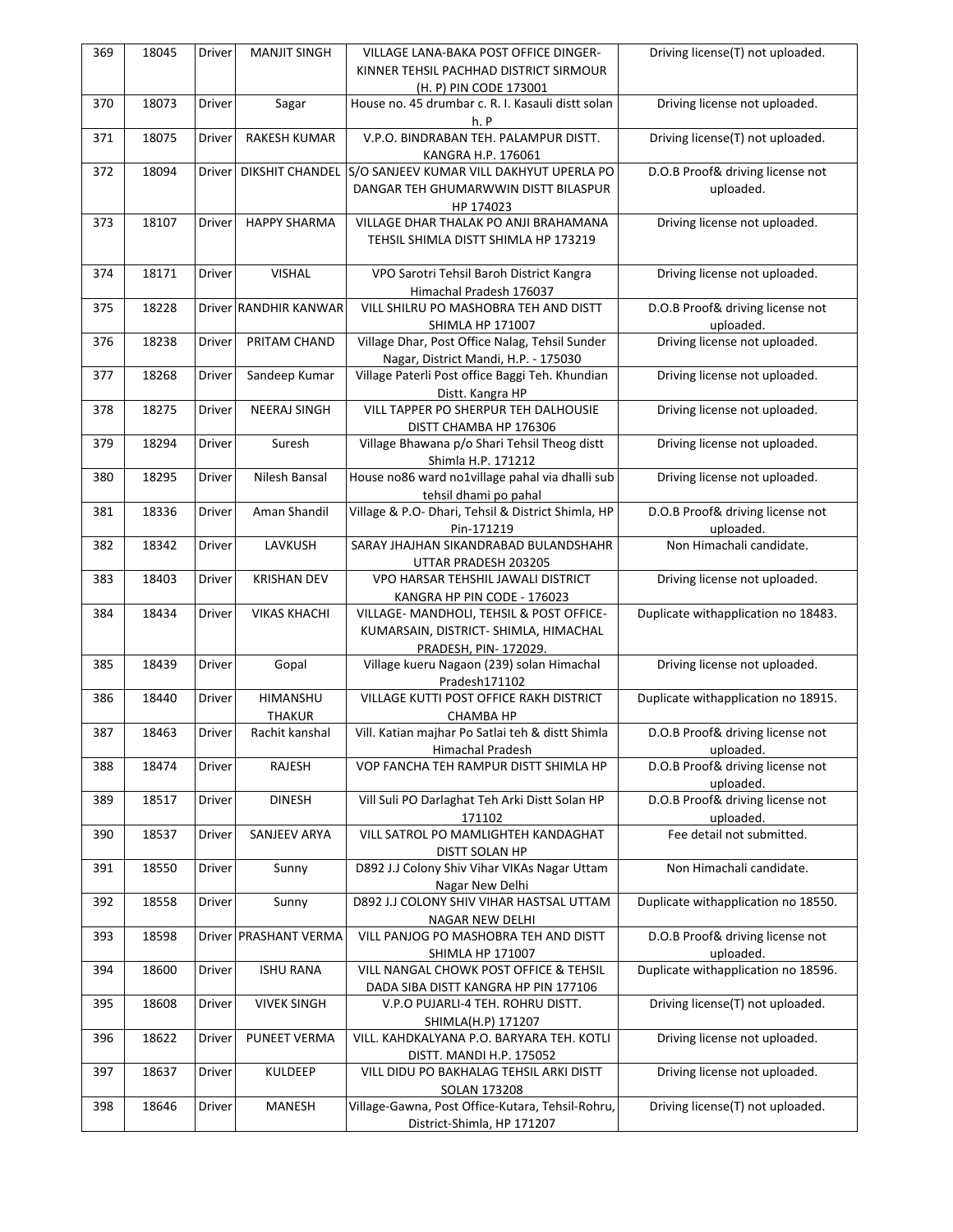| 399 | 18686 | Driver        | <b>MANISH KUMAR</b>            | <b>VILLAGE DHUINDIARA PO BELLI TEHSIL</b><br><b>DALHOUSIE</b>    | Driving license not uploaded.        |
|-----|-------|---------------|--------------------------------|------------------------------------------------------------------|--------------------------------------|
| 400 | 18730 | Driver        | <b>SUSHIL KUMAR</b>            | VPO PUKHRI DISTRICT AND TEHSIL CHAMBA PIN                        | Driving license not uploaded.        |
|     |       |               |                                |                                                                  |                                      |
|     |       |               |                                | CODE 176319 (H.P)                                                |                                      |
| 401 | 18740 | Driver        | <b>DALEEP SINGH</b>            | VILL MASOLI PO JALPEHAR TEHSIL JOGINDER                          | Driving license not uploaded.        |
|     |       |               |                                | NAGAR DISTT MANDI HP                                             |                                      |
| 402 | 18744 | Driver        | CHANDAN                        | VPO KOTHIPURA, TEHSIL SADAR, DISTT.                              | Driving license not uploaded.        |
|     |       |               | SHARMA                         | BILASPUR, HIMACHAL PARDESH, PIN. 174001                          |                                      |
| 403 | 18748 | Driver        | <b>BALA RAM</b>                | VPO NAGGAR TEH. & DISTT KULLU H.P 175130                         | Driving license not uploaded.        |
|     |       |               |                                |                                                                  |                                      |
| 404 | 18750 | Driver        | Jitender Singh                 | Village Manhan PO Sunhani Tehsil Jhandutta                       | Less Fee submitted.                  |
|     |       |               |                                | District Bilaspur HP 174029                                      |                                      |
| 405 | 18758 | Driver        | Jitender Singh                 | Village Manhan PO Sunhani Tehsil Jhandutta                       | Duplicate withapplication no 18750.  |
|     |       |               |                                | District Bilaspur HP 174029                                      |                                      |
| 406 | 18764 | Driver        | <b>KEVINDER</b>                | VILL. KOT P.O.& TEH KARSOG DISTT. MANDI                          | Driving license(T) not uploaded.     |
|     |       |               |                                | H.P. 175011                                                      |                                      |
| 407 | 18773 | Driver        | <b>SUNIL KUMAR</b>             | VILLAGE BANOLA POST OFFICE LALIAN TEHSIL                         | D.O.B proof not uploaded.            |
|     |       |               |                                | NANKHARI DISTT SHIMAL HP 172001                                  |                                      |
| 408 | 18781 | Driver        | <b>SURENDER</b>                | VILL DOLRU PO DOLI TEHSIL RAMSEHAR DISTT                         | Driving license not uploaded.        |
|     |       |               |                                | <b>SOLAN HP 174102</b>                                           |                                      |
| 409 | 18789 | Driver        | Ravi kant                      | Village khamoti po Danawali teh Nankhari dist                    | Duplicate withapplication no 19200.  |
|     |       |               |                                | Shimla HP172021                                                  |                                      |
| 410 | 18812 | Driver        | RAKESH KUMAR                   | VILL. DABROG WARD NO. 7 PO SARKAGHAT                             | Driving license not uploaded.        |
|     |       |               |                                | DISTT. MANDI H.P                                                 |                                      |
| 411 | 18813 | Driver        | <b>SEWAK RAM</b>               | Vill. Seri PO Darbhog Distt. Shimla                              | Driving license not uploaded.        |
| 412 | 18814 | Driver        | <b>THAKUR DASS</b>             | VILL MADIDHAR PO PANGNA SUB TEHSIL                               | Driving license not uploaded.        |
|     |       |               |                                | PANGNA DISTT MANDI HP 175046                                     |                                      |
| 413 | 18826 | Driver        | KAILASH                        | VILLAGE LAWALI PO BARAG TEHSIL SANGRAH                           | Driving license not uploaded.        |
|     |       |               |                                | DISTT. SIRRMOUR (H.P)                                            |                                      |
| 414 | 18872 | Driver        | <b>DEVESH THAKUR</b>           | VPO BARAGAON TEHSIL KUMARSAIN DISTT                              | Driving license not uploaded.        |
|     |       |               |                                | <b>SHIMLA HP 172027</b>                                          |                                      |
| 415 | 18877 | Driver        | <b>ROHIT</b>                   | VILLAGE KANDA POST OFFICE SAMATHLA                               | Driving license not uploaded.        |
|     |       |               |                                | TEHSIL KUMARSAIN DISTRICT SHIMLA HP                              |                                      |
|     |       |               |                                | (172030)                                                         |                                      |
| 416 | 18892 | Driver        | <b>KAMAL</b>                   | VILL NEOTI PO NERWA TEH CHOPAL DISTT                             | Driving license not uploaded.        |
|     |       |               |                                | SHIMLA-171210                                                    |                                      |
| 417 | 18894 | Driver        | <b>DEEPAK SINGH</b>            | VPO- TIKKER (ANDORA), TEHSHIL- PALAMPUR,                         | D.O.B Proof& driving license not     |
|     |       |               |                                | DISTT. - KANGRA (HP), PIN 176087                                 | uploaded.                            |
|     |       |               |                                |                                                                  |                                      |
| 418 | 18905 | Driver        | PARVEEN KUMAR                  | VILLAGE MANSIMBLEPO BHAWARNA TEHSIL                              | Driving license not uploaded.        |
|     |       |               |                                |                                                                  |                                      |
| 419 | 18915 | Driver        | HIMANSHU                       | PALAMPUR DIST KANGRA HP 176083<br>VILL.KUTTI P.O.RAKH TEH.CHAMBA | Driving license(T) not uploaded.     |
|     |       |               |                                |                                                                  |                                      |
| 420 | 18959 | Driver        | <b>THAKUR</b><br><b>UJJWAL</b> | DISTT.CHAMBA HP 176311<br>VILLAGE BANKOTI POST OFFICE THANEDHAR  | Driving license not uploaded.        |
|     |       |               |                                |                                                                  |                                      |
|     |       |               |                                | TEHSIL KUMARSAIN DISTRICT SHIMLA HP                              |                                      |
|     |       |               |                                | 172030                                                           |                                      |
| 421 | 18988 | <b>Driver</b> | Surender kumar                 | Village kashah post office Banta tehsil chaupal                  | Driving license not uploaded.        |
|     |       |               |                                | district Shimla hp 171211                                        |                                      |
| 422 | 19032 | Driver        | YOGESH KUMAR                   | VILLAGE DARI, PO CHAIL CHOWK, TEHSIL                             | Driving license not uploaded.        |
|     |       |               |                                | CHACHYOT, DISTRICT MANDI, HP 175045                              |                                      |
| 423 | 19078 | Driver        | <b>SUNIL SHARMA</b>            | VILL MALTHEHAR PO RATTI TEHSIL BALH                              | Driving license not uploaded.        |
|     |       |               |                                | DISTRICT MANDI HP 175008                                         |                                      |
| 424 | 19103 | Driver        | <b>ARSHIT MAKHAIK</b>          | Vill. Shathla, P.O. Virgarh, Teh. Kumarsain,                     | Driving license not uploaded.        |
|     |       |               |                                | District Shimla, H.P, 172030                                     |                                      |
| 425 | 19153 | Driver        | SANJAY KUMAR                   | VPO BHADIARA TEHSIL AND DISTRICT KANGRA                          | Driving license not uploaded.        |
|     |       |               |                                | (H.P) PIN 176209                                                 |                                      |
| 426 | 19200 | Driver        | Ravi kant                      | Village khamoti po Danawali teh nankhari                         | Fee not verified.                    |
|     |       |               |                                | district Shimla HP. 172021                                       |                                      |
| 427 | 19201 | Driver        | <b>ANIL KUMAR</b>              | V.P.O POABO TEHSIL AND DISTT SHIMLA                              | Claimed Category Certificate(SC) not |
|     |       |               |                                | 171006                                                           | Uploaded.                            |
| 428 | 19212 | Driver        | VISHAL SHARMA                  | BHAPOO, INDORA, KANGRA, HP, PIN CODE-                            | Driving license not uploaded.        |
|     |       |               |                                | 176401                                                           |                                      |
| 429 | 19253 | Driver        | ABHILASH                       | Vill Ghiana Khurd PO jheol TEH Dharamshala                       | Driving license not uploaded.        |
|     |       |               | CHAUDHARY                      | Distt Kangra (HP) 176001                                         |                                      |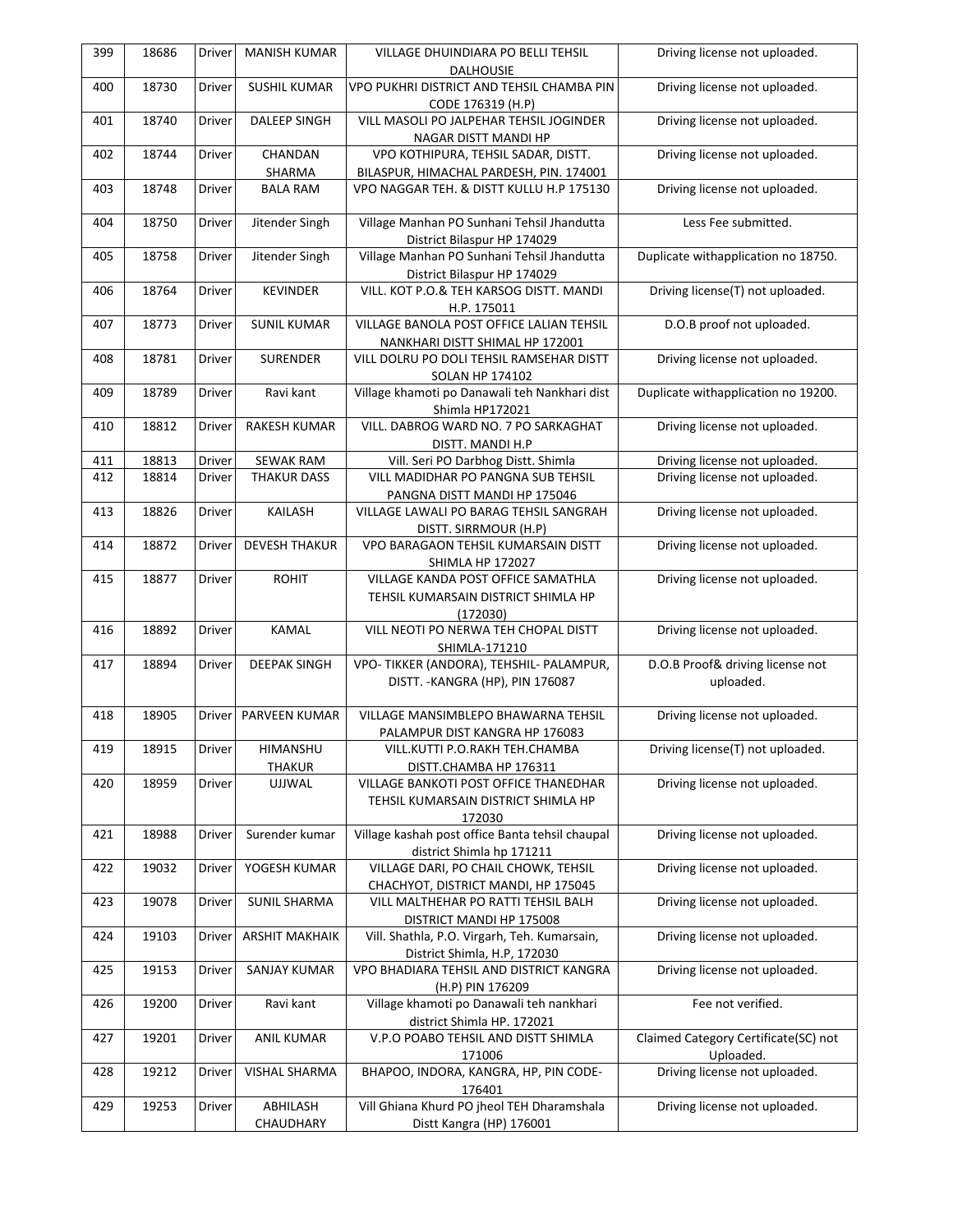| 430 | 19302 | <b>Driver</b> | MANISH DADWAL          | VILL KANIYAT PO DHASOLI TEH JAWALI DISTT                                  | Driving license not uploaded.              |
|-----|-------|---------------|------------------------|---------------------------------------------------------------------------|--------------------------------------------|
| 431 | 19331 | Driver        | <b>GOPAL DAS</b>       | <b>KANGRA 176021</b><br>VPO MANLOG KALAN TEH RAMSHEHAR DISTT              | Driving license not uploaded.              |
|     |       |               |                        |                                                                           |                                            |
|     |       |               |                        | SOLAN HP. PIN CODE - 173218                                               |                                            |
| 432 | 19339 | Driver        | YASHPAL                | VPO TANDI SUB TEHSIL NITHEER KULLU HP<br>172033                           | TimeBarred driving license (T) uploaded.   |
| 433 | 19340 | Driver        | <b>DOLE RAM</b>        | Vill.Sharai P.Bandhi Teh.Aut Distt. Mandi HP<br>175124                    | Driving license not uploaded.              |
| 434 | 19350 | Driver        | <b>DINESH KUMAR</b>    | Vill suli PO Darlaghat Teh Arki district Solan HP<br>171102               | Duplicate withapplication no 18517.        |
| 435 | 19354 |               | Driver HARINDER KUMAR  | Village dhali post office AND TEHSIL kandaghat                            | Driving license not uploaded.              |
|     |       |               |                        | district solan Himachal pradesh                                           |                                            |
| 436 | 19374 | Driver        | <b>SANJAY KUMAR</b>    | VPO BHADIARA TEHSIL AND DISTRICT KANGRA<br>(H.P.) PIN 176209              | Duplicate withapplication no 19153.        |
| 437 | 19402 |               | Driver Ashraf Muhammad | Village addarsh Nagar amb Po amb teh amb<br>district Una Himachal Pradesh | Driving license not uploaded.              |
| 438 | 19407 | Driver        | YASHPAL                | VPO TANDI SUB TEHSIL NETHIER KULLU HP<br>172033                           | Duplicate withapplication no 19339.        |
| 439 | 19415 | Driver        | YATIN KUMAR            | VILL DARANG PO JAWALAMUKHITEH                                             | Driving license not uploaded.              |
|     |       |               |                        | JAWALAMUKHI DISTT. KANGRA 176036                                          |                                            |
| 440 | 19416 | Driver        | SANJEEV KUMAR          | VP.O. Chandpur Tehsil Sadar Distt Bilaspur                                | Driving license not uploaded.              |
| 441 | 19444 | Driver        | <b>SUSHIL KUMAR</b>    | VILL JANDERA PO RAJPUR TEH PALAMPUR<br>DISTT KANGRA HP                    | Driving license not uploaded.              |
| 442 | 19448 |               | Driver SHUBHAM GUPTA   | SO SHRI SHYAM SUNDAR NEAR SLAUGHTER                                       | D.O.B Proof& driving license not           |
|     |       |               |                        | HOUSE KRISHAN NAGAR SHIMLA URBAN (t)                                      | uploaded.                                  |
|     |       |               |                        | 171001 HIMACHAL PARDESH                                                   |                                            |
| 443 | 19546 | Driver        | SANDEEP                | C/O Neeha Chauhan, Rose Cottage, Lower                                    | Driving license not uploaded.              |
|     |       |               | CHAUHAN                | Kaithu, Shimla, 171003                                                    |                                            |
|     |       |               | <b>VINOD KUMAR</b>     | VILL MOOLKOTI PO MASHOBRA TEH AND DISTT                                   | Driving license not uploaded.              |
| 444 | 19615 | Driver        |                        |                                                                           |                                            |
|     |       |               |                        | SHIMLA HP 171007                                                          |                                            |
| 445 | 19690 | Driver        | sunil rana             | vpo. Simbal. Telbaijanth disst. Kangra                                    | Duplicate withapplication no 10034.        |
| 446 | 19701 | Driver        | PRADEEP KUMAR          | V.P.O. KAULAN WALA BHOOD TEHSIL NAHAN                                     | Duplicate with application no 19706        |
|     |       |               |                        | DISTRICT SIRMOUR HP PIN CODE 173026                                       |                                            |
| 447 | 19712 | Driver        | PRADEEP KUMAR          | V.P.O. KAULAN WALA BHOOD TEHSIL NAHAN                                     | Duplicate with application no 19706        |
|     |       |               |                        | DISTRICT SIRMOUR HP PIN CODE 173026                                       |                                            |
| 448 | 19714 | Driver        | PRADEEP KUMAR          | V.P.O. KAULAN WALA BHOOD TEHSIL NAHAN                                     | Duplicate withapplication no 19706.        |
|     |       |               |                        | DISTRICT SIRMOUR HP PIN CODE 173026                                       |                                            |
| 449 | 19878 | Driver        | SANDEEP KUMAR          | Vpo nanaon teh. Palampur distt. Kangra 176085                             | Duplicate withapplication no 19698.        |
| 450 | 19909 | Driver        | <b>NISHANT</b>         | Vill Kokhari P.O Manjyat Teh Arki Distt Solan HP<br>PIN-173208            | Driving license not uploaded.              |
| 451 | 19985 | Driver        | <b>RAVI BHUSHAN</b>    | Village shakli po kui tehsil rohru district shimla<br>hp                  | Driving license not uploaded.              |
| 452 | 19987 | Driver        | LAKHWINDER             | VILL DHANA PO BHATIAN TEH NALAGARH DISTT                                  | Driving license not uploaded.              |
|     |       |               | SINGH                  | SOLAN HP 174101                                                           |                                            |
| 453 | 20019 | Driver        | <b>BALJEET SINGH</b>   | S/O SOHAN SINGH KANWAR, VILLAGE BEHLI,<br>KUNIHAR, SOLAN, PIN - 173207    | Driving license(T) not uploaded.           |
| 454 | 20029 | Driver        | <b>AVNISH KUMAR</b>    | VPO SAMOH TEH JHANDUTTA DISTT BILASPUR<br>ΗP                              | Driving license(T) not uploaded.           |
| 455 | 20037 | Driver        | Vijay kamar            | Vill Balola PO Tundal Teh Kandaghat Distt Solan<br>(HP)173215             | Driving license(T) not uploaded.           |
| 456 | 20074 | <b>Driver</b> | <b>SUMIT KUMAR</b>     | HPSEB SUB STATION BUILDING SET NO-1<br>KASUMPTI SHIMLA -171009            | Driving license(T) not uploaded.           |
| 457 | 20088 | Driver        | <b>HARENDER</b>        | VILL KIACH PO SHARI (MATIANA) TEH THEOG                                   | Irrelevant DOB proof certificate uploaded. |
|     |       |               | <b>THAKUR</b>          | <b>DISTT SHIMLA</b>                                                       |                                            |
| 458 | 20094 | Driver        | Ankit Chaudhary        | Vill-jabli, P.O-Raghunathpura, Teh-Sadar, Distt-<br>Bilaspur(H.P)174005   | Driving license not uploaded.              |
| 459 | 20142 | Driver        | SANJEEV KUMAR          | VILL RIN PO DHALOON TEH NAGROTA BAGWAN                                    | Driving license not uploaded.              |
|     |       |               |                        | DISTT KANGRA HP                                                           |                                            |
| 460 | 20308 | Driver        | <b>VINOD KUMAR</b>     | VILL DHROG PO MASHOBRA TEH AND DISTT<br><b>SHIMLA HP 171007</b>           | Driving license not uploaded.              |
| 461 | 20359 | Driver        | Hukam Chand            | Village machkhar, PO Chountra, tehsil                                     | Driving license(T) not uploaded.           |
|     |       |               |                        | jogindernagar distt mandi H.P                                             |                                            |
|     |       |               |                        |                                                                           |                                            |